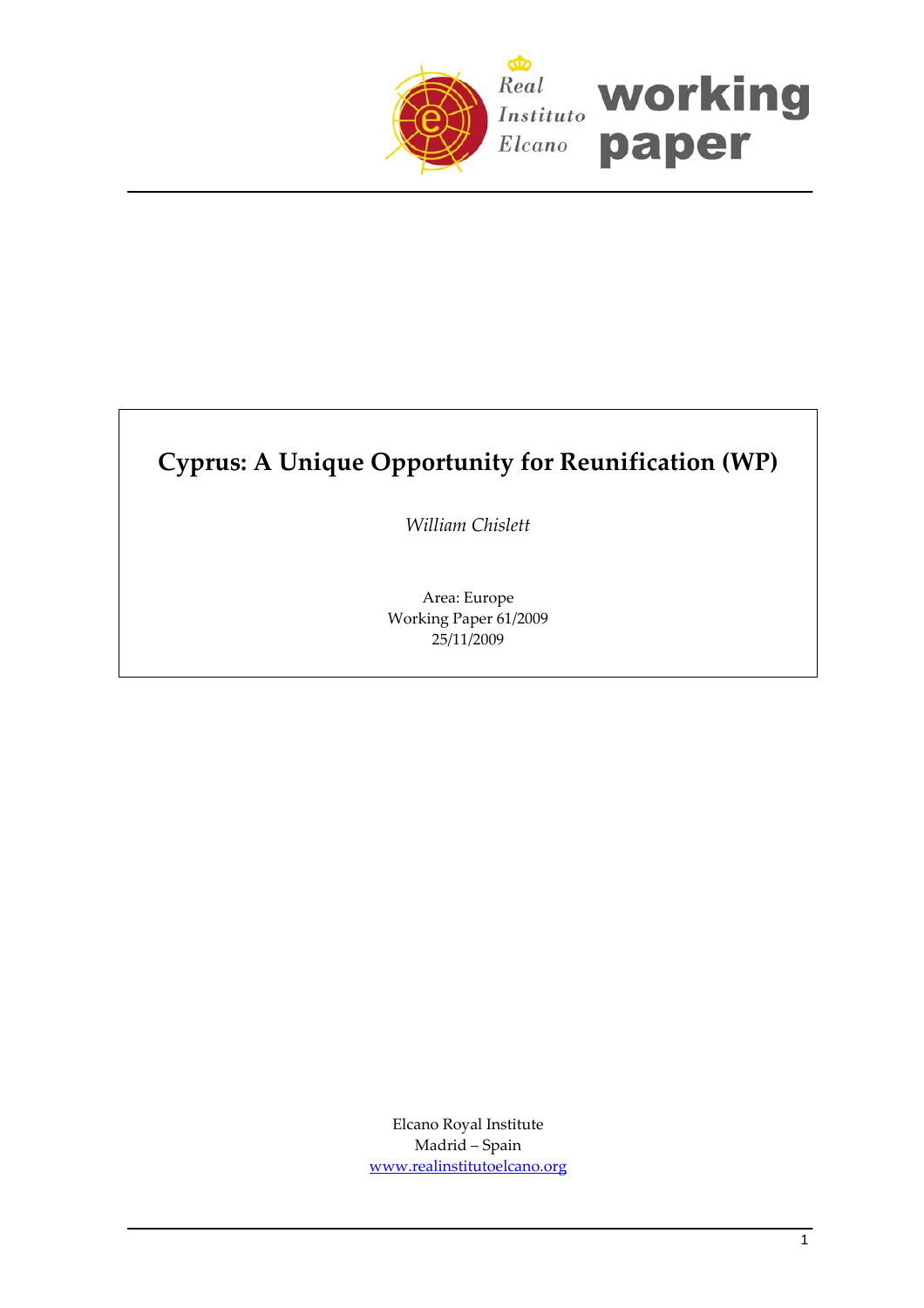

# **Cyprus: A Unique Opportunity for Reunification (WP)**

*William Chislett* [\\*](#page-1-0)

# **Contents**

(1) Summary

(2) Historical Background

(3) The 2004 Watershed Referendum on the Annan Plan

(4) Negotiations for a Settlement: A New Approach

- (5) The Property Question: A Quagmire
- (6) The Impact of Reunification on the Economy
- (7) History Education: Old Prejudices Die Hard
- (8) Turkey's Position
- (9) Conclusion

Appendices

(A) Timeline

(B) Basic statistics of the Republic of Cyprus and of the self‐declared Turkish Republic of Northern Cyprus

Selective Bibliography

### **(1) Summary**

 $\overline{a}$ 

Greek and Turkish Cypriots have been negotiating a settlement to end the 35‐year division of Cyprus, invaded by Turkey following inter‐communal strife, for more than a year with little apparent progress. The island is the only divided country in Europe and its capital, Nicosia, is also split in two. Turkish Cypriots voted massively in favour of a UN‐arranged reunification deal in 2004, but it was rejected overwhelmingly by Greek Cypriots. The Cyprus problem has a direct bearing on Turkey's ailing bid to become a full EU member as it has to open its airports and ports to Greek Cypriot traffic and recognise the Republic of Cyprus, an EU member since 2004 (the EU *acquis* do not apply in the internationally unrecognised Turkish Republic of Northern Cyprus in the north of the island). The protagonists involved in the negotiations, directly or indirectly, are the most pro‐reunification set ever, but each side has red lines it is not prepared to cross and each accuses the other of intransigence. There is a unique window of opportunity, but one that will not remain open for ever. Time is running out as there is an unofficial deadline of next April when the Turkish Cypriot leader faces re-election and could be defeated by a more hard-line candidate. Even if there is some kind of agreement, it is by no means certain Greek Cypriots will approve it as they are less motivated to do so than Turkish Cypriots, whose attitude towards reunification is also hardening. The Cyprus problem is likely to come to a head during Spain's Presidency of the EU in the first half of 2010.

<span id="page-1-0"></span>*<sup>\*</sup> Former Financial Times correspondent and author of books on Spain and Turkey.*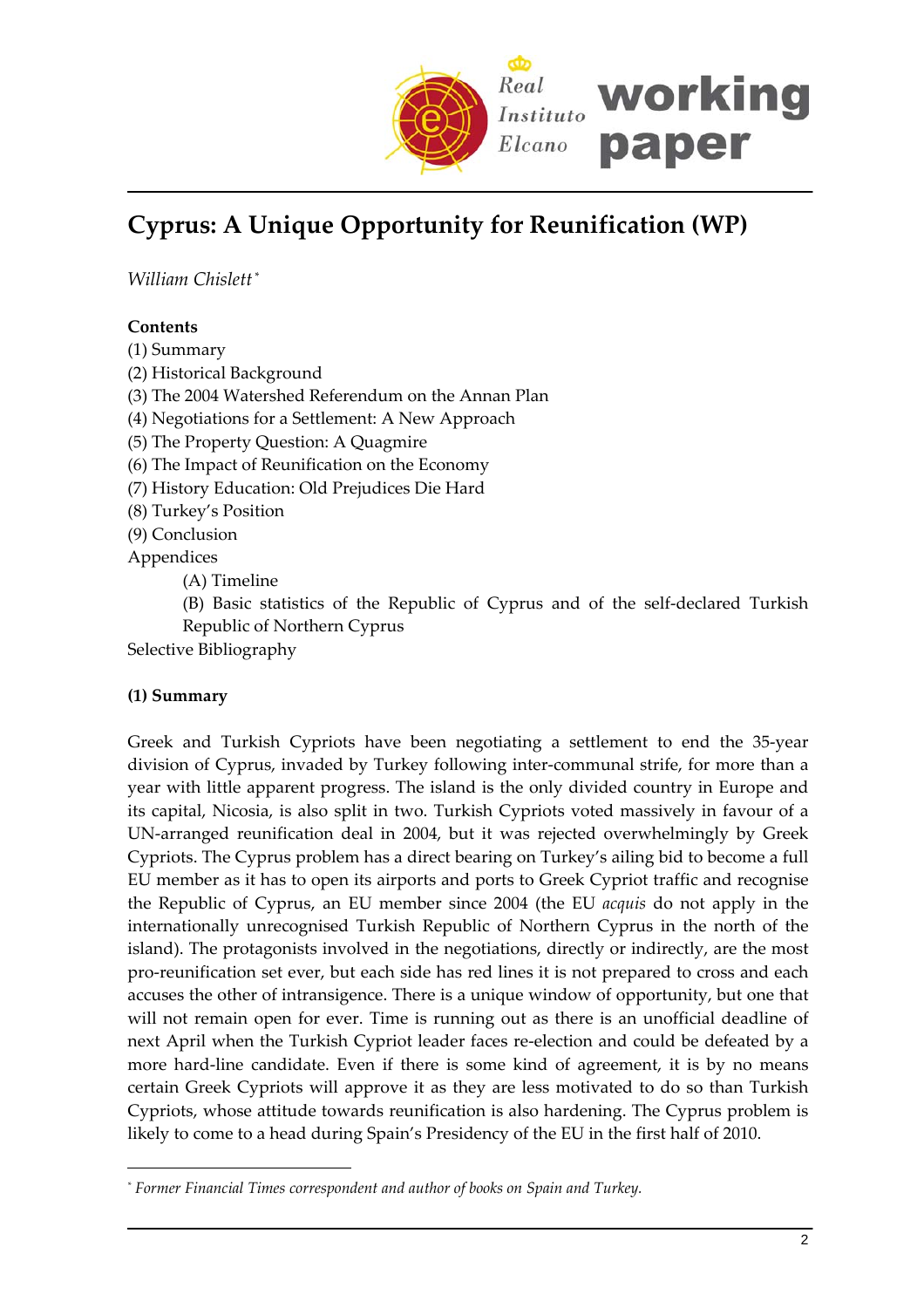

#### **(2) Historical Background[1](#page-2-0)**

 $\overline{a}$ 

Cyprus was under Ottoman rule between 1571 and 1878 and then leased to the UK. This transformed the status of the Turkish Cypriots from that of the ruling class to a minority under foreign rule. As a result of Turkey's alignment with Germany in the First World War, Britain annexed Cyprus. Under the 1923 Treaty of Lausanne the new Turkish Republic forged by Kemal Atatürk from the ruins of the Ottoman Empire relinquished its claims on Cyprus. In 1925 Britain declared Cyprus a crown colony. Two movements then gradually emerged, one among Greek Cypriots overwhelmingly supporting *enosis* (the union of Cyprus with Greece), and the other among Turkish Cypriots demanding *taksim* (the partition of Cyprus). The Greek Cypriot struggle was led from 1955 by an armed organisation called EOKA (National Organisation of Cypriot Fighters) and in 1958 Turkish Cypriots set up their own armed group called TMT (Turkish Resistance Organisation). EOKA killed British soldiers and Greek Cypriots who collaborated with the authorities, including Greek Cypriot policemen. The British recruited Turkish Cypriot policemen, laying themselves open to the charge of pursuing a policy of divide and rule.

The Republic of Cyprus (80% of the population was Greek Cypriot and 18% Turkish Cypriot) was born on 16 August 1960 following the 1959 Zurich and London agreements negotiated by Greece, Turkey and the UK. Under the Treaty of Guarantee these three countries were given the right to intervene to re‐establish the status quo created by the independence treaties. The Greek and Turkish communities had no substantial role in the drafting of the independence agreements or the constitution and were not given the opportunity to vote on them[.2](#page-2-1) They were essentially imposed from the outside. Under the Treaty of Alliance, a Greek military contingent of 950 soldiers and a Turkish one of 650 were stationed on the island. The independence agreements emphasised the differences between Greek and Turkish Cypriots: the Parliament, for example, had separate doors for each community. The President would be a Greek Cypriot and the Vice-president a

<span id="page-2-0"></span><sup>1</sup> I am grateful to Nearchos Palas, the Republic of Cyprus's Ambassador in Madrid, for arranging an invitation to visit the country, and Ender Arat, Turkey's Ambassador in Madrid, for organising a visit to the Turkish Republic of Northern Cyprus (TRNC). I also thank the following for guiding me through the labyrinth of the 'Cyprus problem': from the Republic of Cyprus, Andreas Charalambous, Director of Research at the Finance Ministry; Alexis Galanos, Mayor of Famagusta (occupied by the Turkish army since 1974); George Iacovou, Presidential Commissioner; Andreas Kannaouros, President of the Union of Cyprus Journalists; Titina Loizidou; Loucas Louca; Anna Marangou; Erato Markoullis, former Foreign Minister; and George Vassiliou, former President; and from the TRNC, Armagan Candan, EU Affairs Director; Mustafa Davulcu, First Secretary at the Foreign Affairs Ministry; Rauf Denktas, founding President; Ermine Erik, President of the Cyprus Turkish Human Rights Foundation; Osman Ertug, former Undersecretary of the Ministry of Foreign Affairs; Professor Erol Kaymak, of the Eastern Mediterranean University; and Özdil Nami, Special Envoy to the President on EU and UN Affairs. I also thank: Peter Millett, British High Commissioner; Fiona Mullen; Gregory Reichberg, Director of PRIO Cyprus Centre; and Juan José Urtasun Erro, Spain's Ambassador in Cyprus.

<span id="page-2-1"></span><sup>2</sup> They also had no say in the granting of 2.7% of the territory to the UK for its military bases. Gordon Brown, the British Prime Minister, told Dimitris Christofias, the Greek Cypriot President, on 11 November 2009 the UK would hand over almost half of its sovereign land in Cyprus if the country is reunified.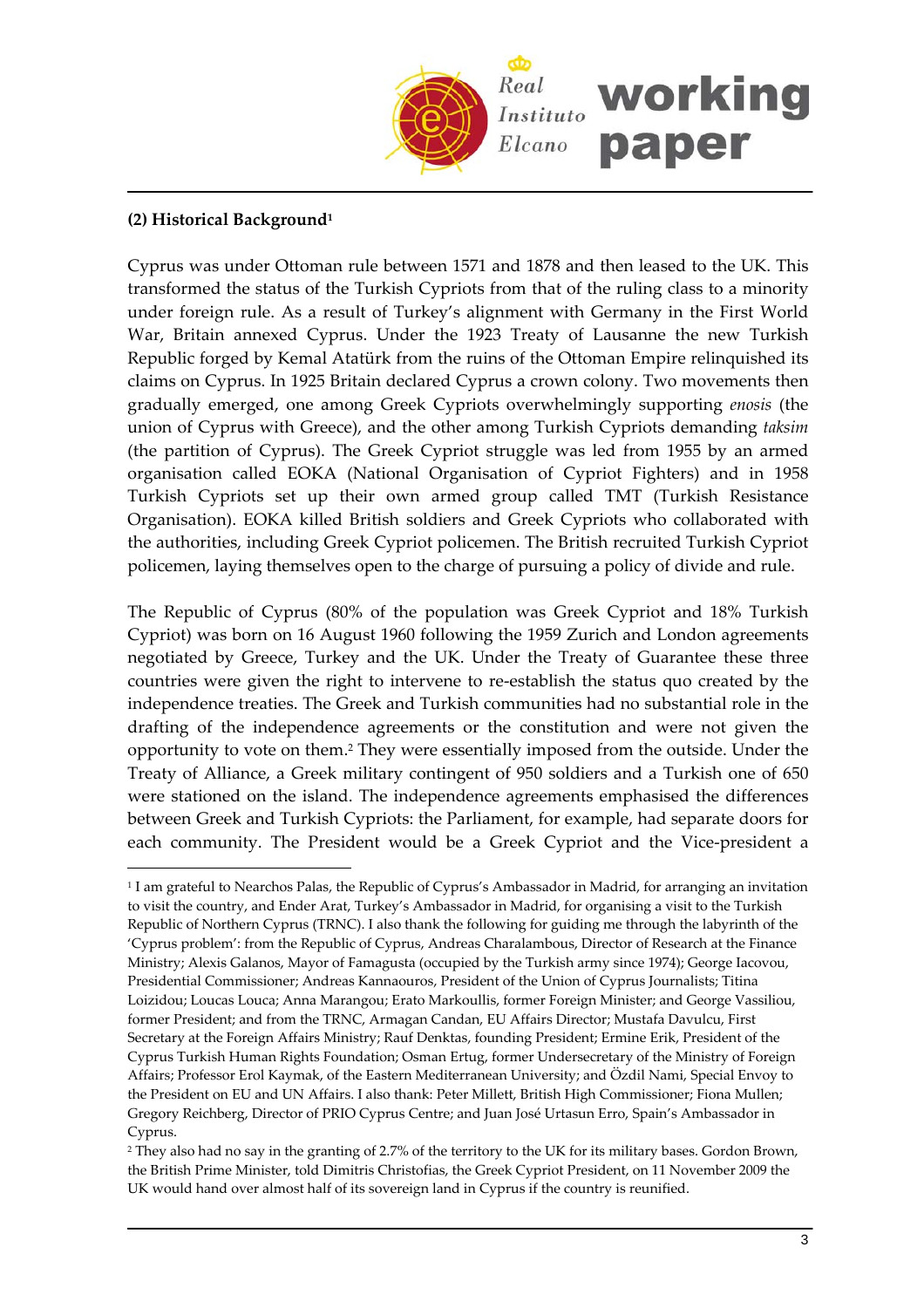

Turkish Cypriot with veto powers over laws passed by the Parliament and the decisions of the Council of Ministers. Fifteen of the 50 seats in Parliament were reserved for Turkish Cypriots and because of the separate voting majorities a minority among the Turkish Cypriots could thwart the will of the majority. A 70:30 ratio applied to the Civil Service and a 60:40 ratio to the police and Cypriot army. A prophetic analysis by the Bureau of Intelligence and Research of the US Department of State concluded that these agreements were doomed to create implementation problems and produce a paralysis of government.[3](#page-3-0) Archbishop Makarios III, an early and very active supporter of *enosis,* became the first popularly‐elected President of the Republic of Cyprus in 1963 (see the time line in Appendix A).[4](#page-3-1) He remained in favour of *enosis* after Cyprus became an independent country, but stopped actively pushing for it out of fear, among other things, of provoking Turkey.

Intercommunal violence flared, following deadlocks in the legislature and Makarios's attempts to amend the constitution, with Turkish Cypriots bearing the heavier cost in terms of casualties and around a fifth of their population being displaced and taking refuge in enclaves. In 1963 constitutional order broke down and Turkish Cypriots withdrew from or were scared out of government, never to return. UN-sponsored intercommunal talks to reach a settlement were held during 1968‐74 and tensions subsided. On 15 July 1974 a coup against Makarios was engineered by the extremist supporters in Cyprus of the military junta in Greece which had come to power in 1967, after he had demanded the withdrawal of Greek officers from the island.<sup>[5](#page-3-2)</sup> Five days later Turkey invaded Cyprus on the basis of the Treaty of Guarantee, although it was silent on the issue of military intervention.[6](#page-3-3) Turkey sought the support of the UK but did not obtain it. The coup quickly collapsed and the government was restored. The UK convened consultations with the other Guarantor Powers chaired by the Foreign Secretary Jim Callaghan in Geneva. When these broke down, Turkey extended its invasion in August. Following a ceasefire, a UN buffer zone or 'Green Line' was established and still remains in place, making Cyprus the only divided country in Europe, with a capital city, Nicosia, divided by a wall, like Berlin between 1961 and 1989. In 1983, the internationally unrecognised Turkish Republic of Northern Cyprus (TRNC) was declared.

<span id="page-3-0"></span><sup>3</sup> "Analysis of the Cyprus Agreements", 14 July 1959, cited *in Cyprus: A Contemporary Problem in Historical Perspective*, Van Coufoudakis, University of Minnesota Mediterranean and East European Monographs, nr 15, 2006.

<span id="page-3-1"></span><sup>4</sup> A plebiscite organised by him in 1950 after he became Archbishop of Cyprus showed 96% support in favour of union with Greece. To this day, the national anthem in Cyprus is the same as Greece's. If there is reunification there will have to be a new anthem because it is not acceptable to Turkish Cypriots: they use the Turkish anthem.

<span id="page-3-2"></span><sup>5</sup> Makarios by then was regarded as a traitor for abandoning the cause of *enosis* because, among other things, of the perceived invasion threat from Turkey*.*

<span id="page-3-3"></span><sup>6</sup> To this day, Turkey refuses to accept the word invasion, used elsewhere in the world for its action, and calls it an intervention.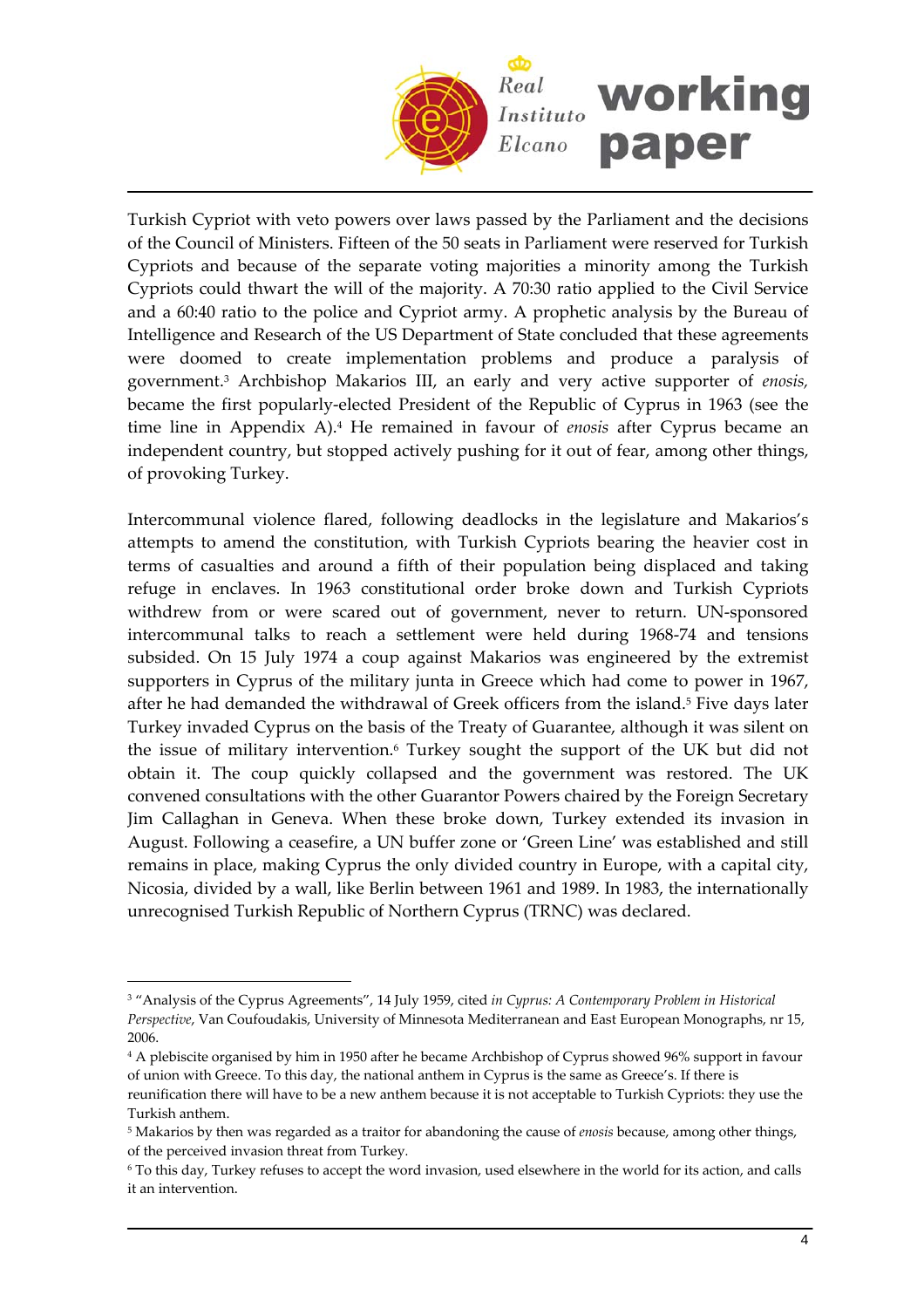



Source: BBC.

The consequences of the invasion include:

- Between 25,000 and 43,000 Turkish troops (depending on the source as no one knows the true figure) still occupy 36.2% of the territory of Cyprus.
- Around 160,000 Greek Cypriots were permanently displaced from the northern part of the island and they are not allowed to return to their homes. About 43,000 Turkish Cypriots left the south and went north. The number of these displaced people is higher in per capita terms.
- 1,493 Greek Cypriots and 502 Turkish Cypriots are still missing and their fate has not been accounted for, according to the UN Committee on Missing Persons.
- Between 128,000 and 160,000 settlers from Turkey live in the TRNC. The exact number is not known. They are altering the demographic structure of Cyprus.
- 57,000 Turkish Cypriots in the occupied area are estimated to have emigrated. Today, there are an estimated 126,000 Turkish Cypriots in the TRNC.
- The self-declared Turkish Republic of North Cyprus (total population around 270,000 excluding Turkish troops) is an increasingly costly burden for Turkey (an estimated US\$600 million a year) and is much poorer than the Greek Cypriot side. The average per capita income of Turkish Cypriots is around half that of Greek Cypriots.

In April 2003, after the entry of the Republic of Cyprus into the EU was confirmed, Rauf Denktaş, President of the TNRC, under pressure from international court cases and from his own people, opened the first crossing points. This allowed Greek and Turkish Cypriots to mingle for the first time in decades and for both communities to visit their homes.

#### **(3) The 2004 Watershed Referendum on the Annan Plan**

The last attempt in a long line of efforts to solve the problem was the plan of Kofi Annan, the former UN Secretary General, for a comprehensive settlement, known as 'Annan V'. As neither side recognise each other, the Annan Plan tried to sidestep this through its 'virgin birth' approach.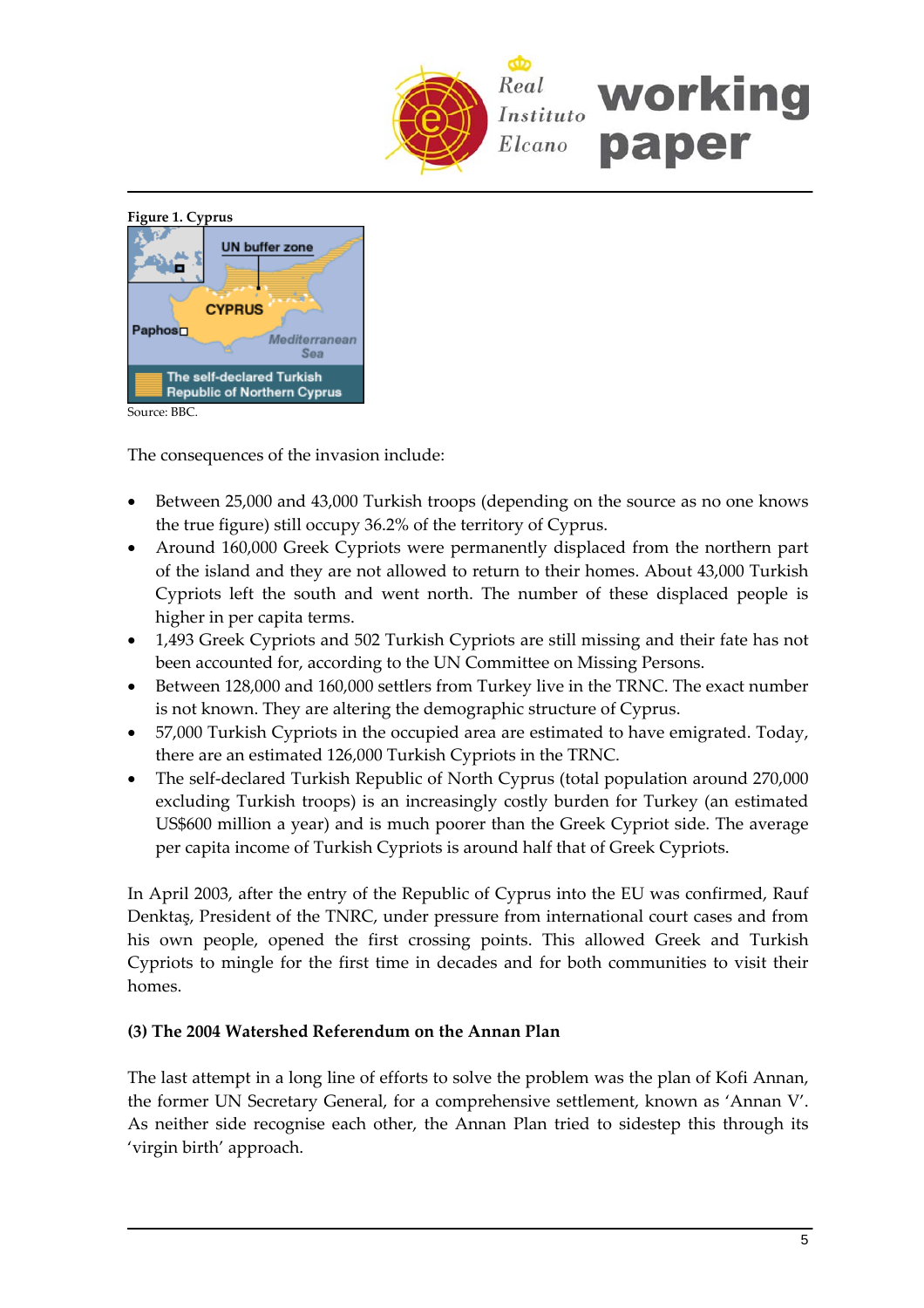

The plan proposed the creation of the United Cyprus Republic covering the whole island except for the area of the British military bases. The country would consist of two constituent states joined by a minimal federal government apparatus incorporating the following elements:

- A collective Presidential Council, made up of six voting members, allocated according to population (per present levels, four Greek Cypriots and two Turkish Cypriots), and selected and voted in by parliament. An additional three non-voting members would be assigned 2:1.
- A President and Vice-president, chosen by the Presidential Council from among its members, one from each community, to alternate in their functions every 20 months during the council's five‐year term of office.
- A bicameral legislature:

 $\overline{a}$ 

- o A Senate (upper house), with 48 members, divided 24:24 between the two communities.
- o A Chamber of Deputies (lower house), with 48 members, divided in proportion to the two communities' populations (with no fewer than 12 for the smaller community).
- A Supreme Court composed of equal numbers of Greek Cypriot and Turkish Cypriot judges, plus three foreign judges; to be appointed by the Presidential Council.
- The plan included a federal constitution, constitutions for each constituent state, a string of constitutional and federal laws, and a proposal for a United Cyprus Republic flag and a national anthem. It also provided for a Reconciliation Commission to bring the two communities closer together and resolve outstanding disputes from the past.

It would also have established a limited right of return between the territories of the two communities, and it would have allowed both Greece and Turkey to maintain a permanent military presence on the island, albeit with large, phased reductions in troop numbers.

The plan was put to separate referendums in both territories on 24 April 2004. It was rejected by 75.8% of Greek Cypriots and approved by 64.9% of Turkish Cypriots. Both Tassos Papadopoulos, the Greek Cypriot President from the centrist Democratic Party (DIKO) elected in 2003, and Rauf Denktaş, the veteran and founding President<sup>[7](#page-5-0)</sup> of the TRNC (first elected in 1976), called for a 'no' vote. The overwhelming 'yes' vote by Turkish Cypriots showed the desire for a solution, even though the consequences of the complex arrangements were not appropriately explained to the public on either side, and underscored that Denktaş was a man of the past, while the 'no' vote by Greek Cypriots came as a shock to some EU leaders as they were given to believe Papadopoulos would urge people to accept the plan.

<span id="page-5-0"></span><sup>7</sup> Greek Cypriots, in particular, refuse to use the term 'President' and if they do always put it in inverted commas. Instead, they use the term 'Leader'.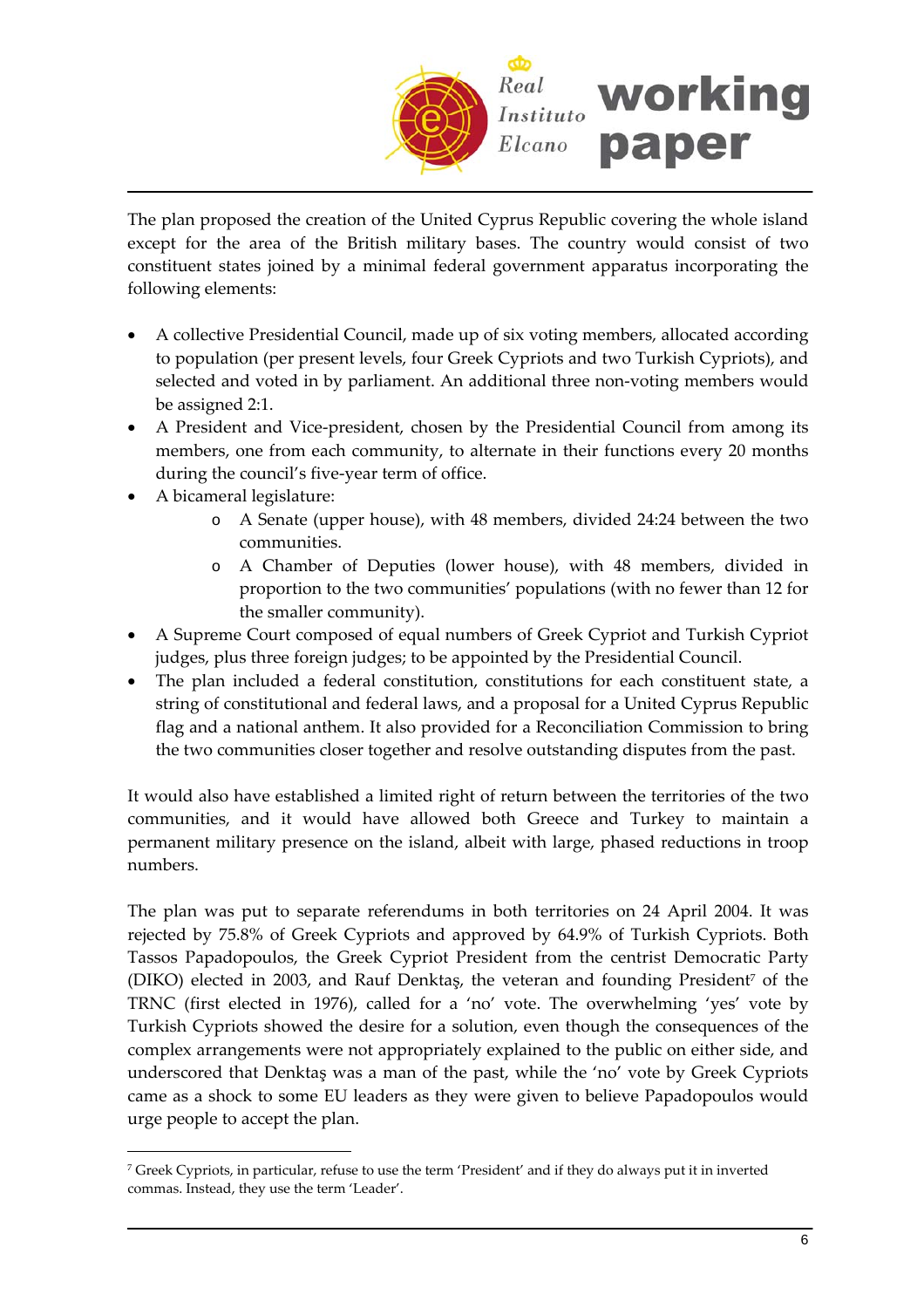

When Greek Cypriots went to the polls they knew that the following week the Republic of Cyprus would enter the EU, as had been previously agreed, and so they had nothing to lose by rejecting the plan, unlike Turkish Cypriots. The whole island joined the EU on 1 May, but the *acquis communautaire* do not apply in the TRNC. The benefits of EU membership were clearly an important factor behind the Turkish Cypriot 'yes' vote. In retrospect, it might have been easier to get an agreement approved on both sides if Cyprus's EU entry had not gone ahead without reunification instead of promising the Greek Cypriots they would enter the EU whatever the result of the referendum. That was not possible because Greece made the enlargement of the EU, through the incorporation of Eastern and Central European countries, conditional on including Cyprus.

Greek Cypriots felt the Annan Plan had been imposed on them and was primarily serving foreign interests. They also had particular concerns as it was perceived as not providing for:

- The removal of all Turkish troops and settlers and the elimination of the treaty allowing the UK, Greece and Turkey unilaterally to intervene in Cyprus.
- Adequate guarantees to ensure that the commitments undertaken by the parties involved would be carried out.
- A property recovery system that appropriately recognised the rights and interests of displaced Greek Cypriots who were forced from their homes in 1974, and a property compensation arrangement that did not require Greek Cypriots to fund their own restitution.
- The right of all Cypriots to acquire property and to live wherever they chose in the country without restrictive quotas.
- A government that functioned without deadlocks or voting restrictions based on ethnicity.

In his report to the UN Security Council, a month after the referendums, Annan called the rejection by the Greek Cypriot electorate 'a major setback' as 'what was rejected was the solution itself rather than a mere blueprint'.[8](#page-6-0) The size of the 'no' vote raised 'fundamental questions' because while Greek Cypriots 'strongly state their wish to reunify, many see in a settlement very little gain, and quite a lot of inconvenience and risk'.

The Council of the EU pledged to reward the Turkish Cypriots for their attempt to reunify the island by reducing their isolation, but the Republic of Cyprus's first action as an EU member was to block this gesture.<sup>[9](#page-6-1)</sup> The Turkish government reacted by reneging on its

<span id="page-6-0"></span><sup>8</sup> In a sharp divergence from normal practice, Russia, an ally of the Greek Cypriots, ensured that this report was never considered by the Security Council.

<span id="page-6-1"></span><sup>9</sup> On 26 April 2004 the Council stated that it was 'determined to put an end to the isolation of the Turkish Cypriot community and to facilitate the reunification of Cyprus by encouraging the economic development of the Turkish Cypriot community'. The Council invited the Commission to bring forward comprehensive proposals to this end, with particular emphasis on the economic integration of the island and on improving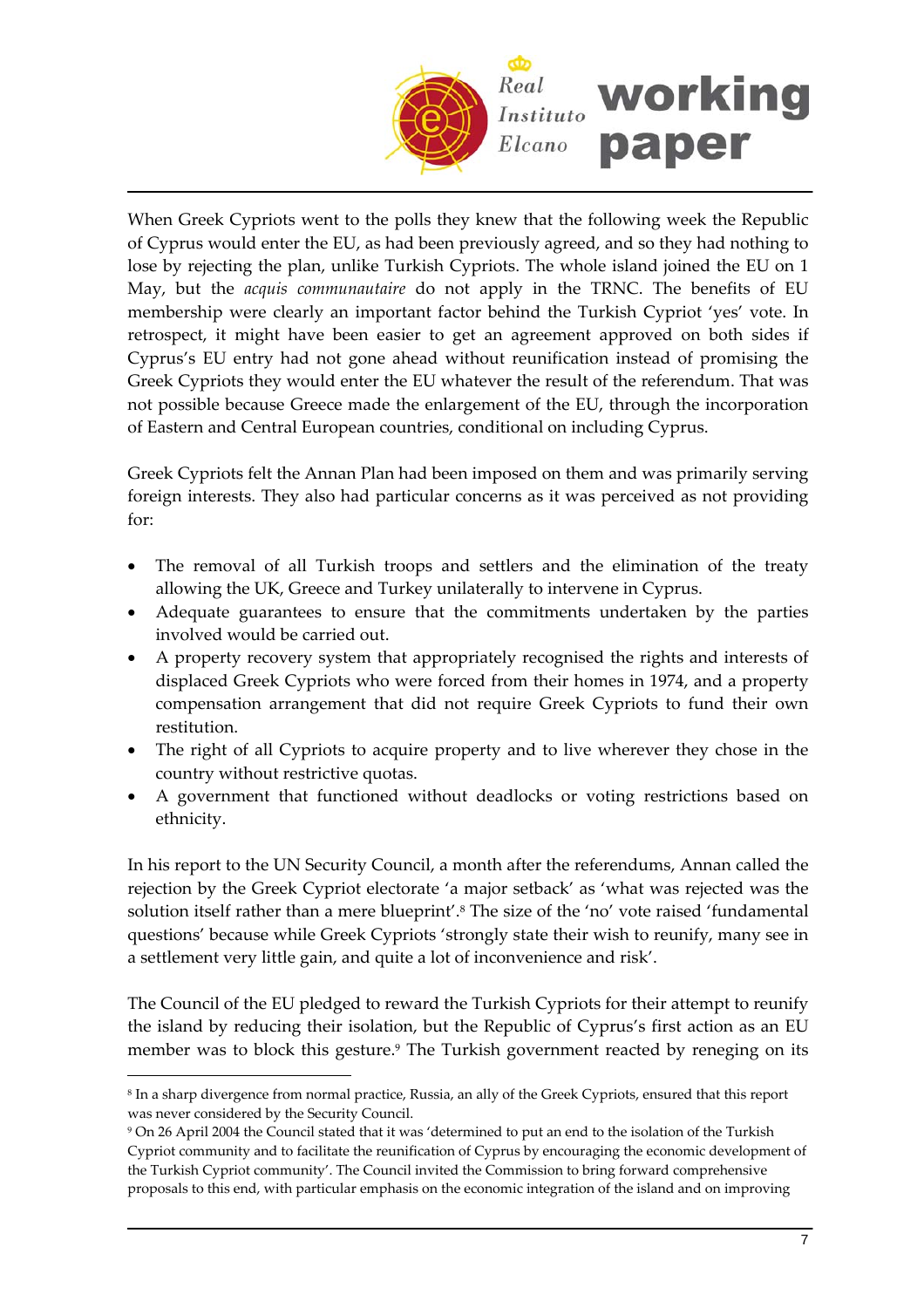

promise made in an Additional Protocol to open up its seaports and airports to Greek Cypriot traffic and recognise the Republic of Cyprus. Although not an EU country, Turkey has been part of the EU's Customs Union since 1996. In January 2006 the Turkish government submitted to the United Nations an action plan for lifting the restrictions, which the Greek Cypriot leadership rejected. The EU summit in December 2006 suspended eight of the chapters Turkey was negotiating for its accession to the EU. Since then, Cyprus has informally blocked several other chapters including the one on energy. Turkish naval forces intercepted in November 2008 two Norwegian ships carrying out explorations for oil and gas within 200 miles of Cyprus –an area claimed by the Republic of Cyprus as lying within its Exclusive Economic Zone– and one contested by Turkey which says the Greek Cypriot side is ignoring the rights of Turkish Cypriots and Turkey. Ankara's EU progress, or lack of, will be reviewed at the EU summit in December.

The octogenarian Denktaş, under pressure from Ankara which was frustrated by the referendum result, did not present himself for re-election in 2005, while Papadopoulos was punished by voters in the February 2008 presidential election when he became the first incumbent President to be knocked out in the first round. Mehmet Ali Talat of the leftist Republican Turkish Party, who became Prime Minister in 2004, won the presidential election in 2005, and Demetris Christofias of the nominally communist Progressive Party of the Working People of Cyprus (Akel) won the Greek Cypriot presidential election in 2008 in the second round of voting. Akel had also urged its supporters to vote 'no' in the 2004 referendum, claiming that it could get a better deal if it won the next presidential election.[10](#page-7-0)

Talat and Christofias are ideologically on the same wave length and more pragmatic than their predecessors.[11](#page-7-1) They also know each other well and the chemistry is good between them. These factors, coupled with the landslide victory in Greece's general election on 4 October, 2009 of the Socialist George Papandreou, who is keener to foster dialogue between Turkey and the Greek Cypriots than the former centre‐right prime minister, Costas Karamanlis, and the less nationalistic Turkish leadership, make the protagonists as amenable for a solution as it may ever get. This provides a unique window of opportunity to lay the Cyprus problem to rest once and for all, but it will not remain open forever. Permanent partition runs the risk of creating another Bosnia.

<span id="page-7-1"></span><span id="page-7-0"></span> $\overline{a}$ contact between the two communities and with the EU. The Council recommended that the  $E259$  million already earmarked for the northern part of Cyprus in the event of a settlement be used for this purpose. The TRNC has been very slowly receiving this financial aid, but the issue of direct trade remains blocked. <sup>10</sup> Akel was going to support the Annan Plan until Papadopoulos let it be known, before the referendum, that unless the party's four ministers in his government supported him he would replace them with 'no' voting ministers. This led to accusations that Akel put its own political interests above those of a solution. The AKEL slogan was vote 'no' to cement a better 'yes'. The reason was that Papadopoulos' popular appeal to vote 'no' was splitting AKEL. This formula was therefore a classic third way. <sup>11</sup> Akel has even provided financial support for Talat's party.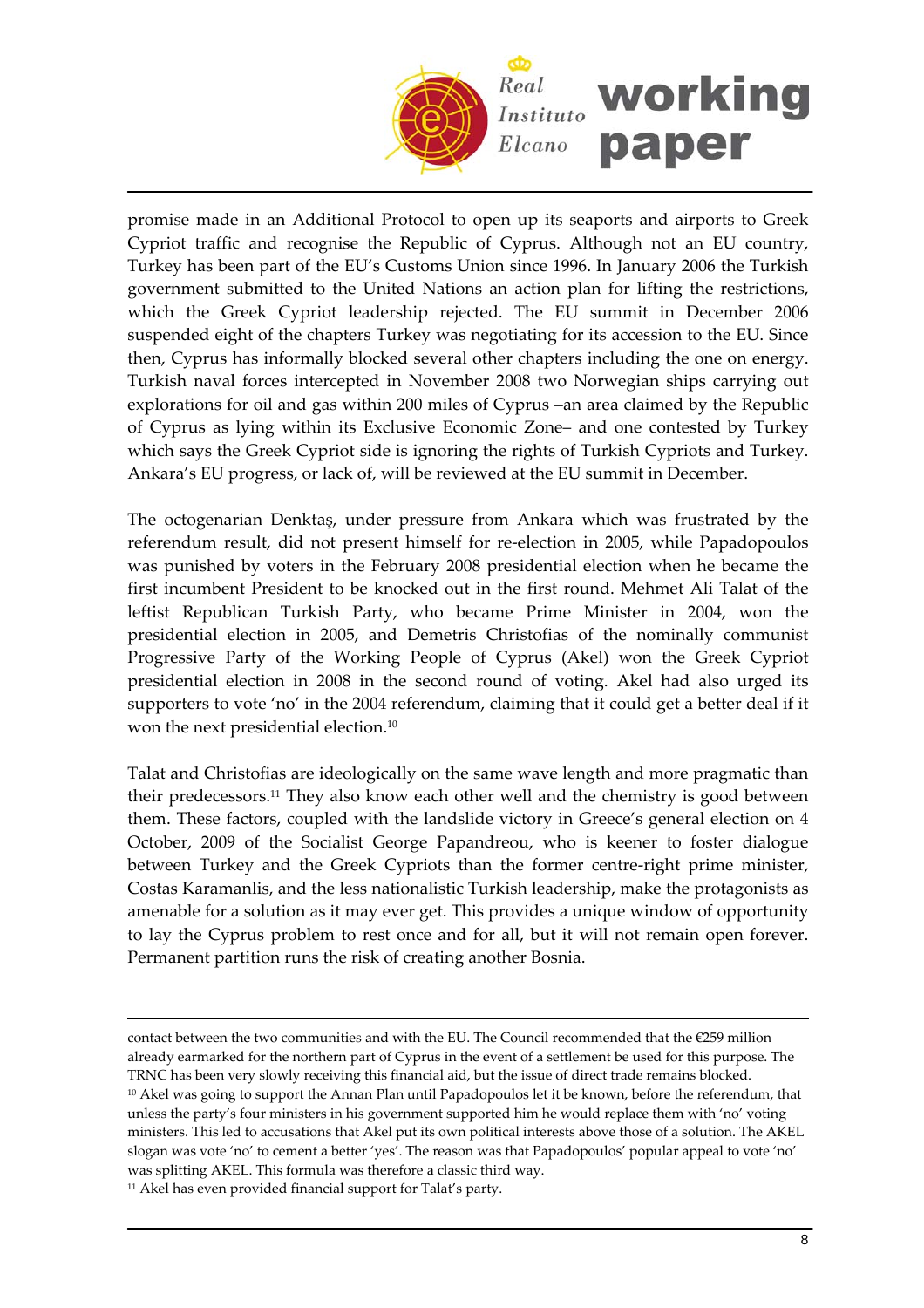

# **(4) Negotiations for a Settlement: A New Approach**

A fresh attempt to solve the Cyprus problem began in early 2008, soon after the election of Christofias and almost four years after the rejection of the Annan Plan. As the Turkish Cypriots accepted the Annan Plan, Talat wanted the new negotiations to be largely based on the UN blueprint, but this was unacceptable to Greek Cypriots and Talat gave way. After four months of preparatory work by working groups, fully fledged negotiations began on 3 September with the decision, for the first time in the history of the conflict, to make them very much Cypriot‐owned and Cypriot‐led and leave the UN's role to that of facilitator and not arbitrator. The UN will only get more involved if both parties jointly call for it. The Greek Cypriot side is firmly against arbitration. It was tested during the Annan Plan and the scent left, in its view, was that of a 'given solution' tailored to satisfy outside interests and biased toward Turkey. The Greek Cypriot leadership also rejects timetables. The two leaders have met more than 50 times.

Before the negotiations began, the two sides agreed a mutually beneficial confidence– building measure and in April re‐unified Ledra Street in the heart of old Nicosia, divided since 1964. Since then Turkish and Greek Cypriot pedestrians can walk this street from one side to the other. A passport or identification card has to be shown and a very brief entry form completed on the Turkish Cypriot side, something that discourages Greek Cypriots from making the crossing as it is tantamount to requesting a visa to visit their own country. Turkish Cypriots, when crossing, have to prove they are Cypriots to exclude settlers from Turkey, but there is no form as the Greek Cypriots do not want to give the appearance of a border. The opening has helped to economically revive this area, particularly the Turkish Cypriot side.

The agreed basis of the negotiations is to create a 'bi-zonal, bi-communal federation with political equality as defined by relevant UN Security Council resolutions. This system would have a federal government with a single international personality, as well as a Turkish Cypriot Constituent State and a Greek Cypriot Constituent State, which will be of equal status'. Turkey appears to be moving away from this formula and talking of a 'new partnership' of two states which is something more akin to a confederation. Talat uses the word federation but not politicians in Ankara. The Greek Cypriot side wants a stronger executive at the federal level than the other side, and it wants the governance system to be very clearly and unambiguously defined, and not loosely as the Turkish Cypriots appear to be pressing for, so that there can be no loophole for a Turkish Cypriot secession.

The component states would have control of matters such as education and the supervision of cultural heritage. The Turkish Cypriot side also wants to handle citizenship and security, with each constituent state having its own police force. Citizenship is a prickly issue. The Greek Cypriot side is against settlers becoming citizens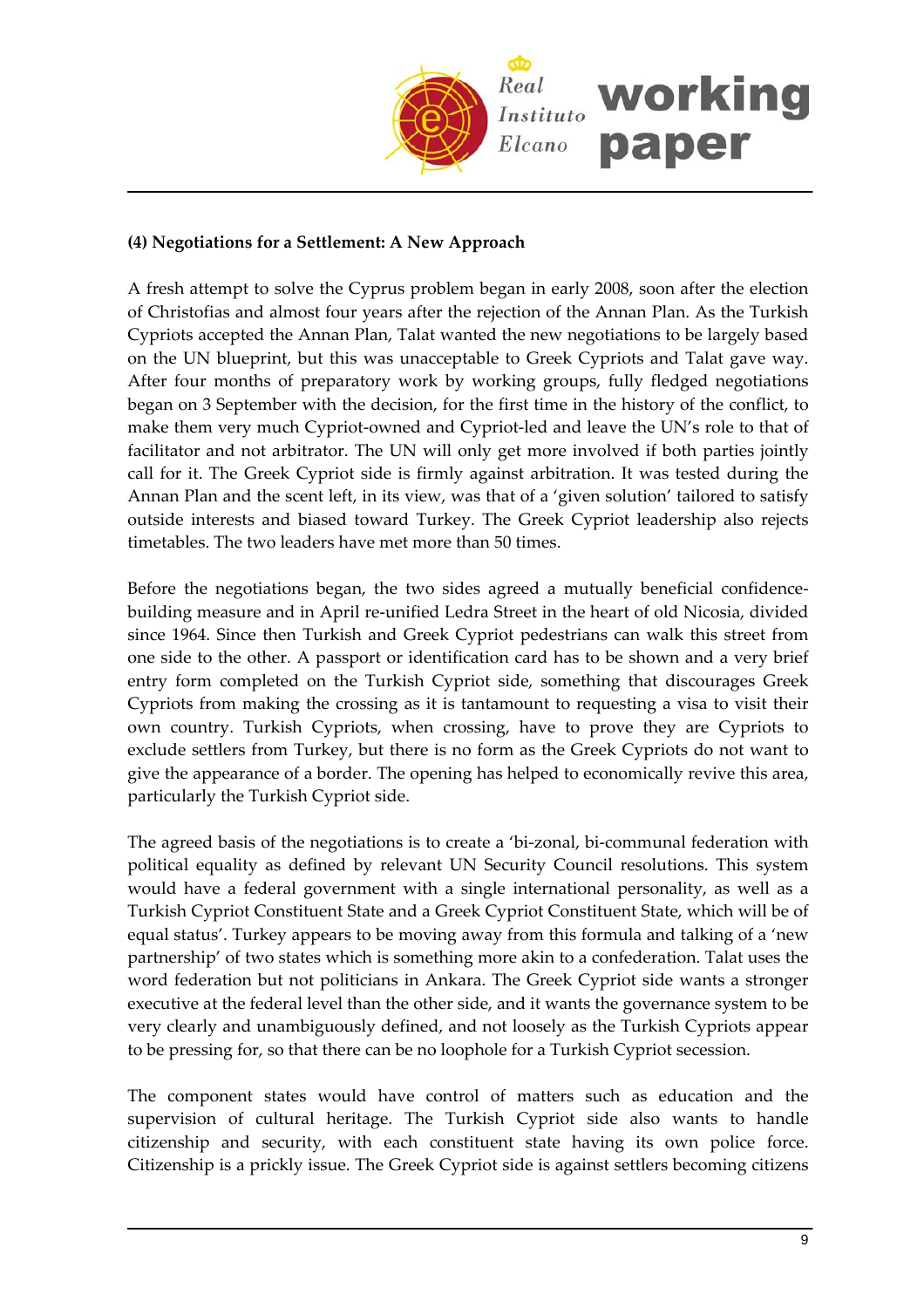

of the new unified country over and above the 50,000 figure that has been put on the table and has yet to be agreed. The Turkish Cypriots wants no hard and fast rules and provisions for the children of settlers born in the TNRC and for those who married Turkish Cypriots.

As well as governance and power-sharing there are chapters on property, EU matters, the economy, territory and security and guarantees. Public statements suggest progress is slow.[12](#page-9-0) The degree of posturing on both sides is impossible to gauge, however. While Talat is more sanguine in his public remarks, Christofias is more pessimistic. This could be because Talat needs to keep the 'yes' camp on board, while Christofias' pessimism could be a ploy to obtain concessions from Turkey and not provide ammunition to his political opponents who are accusing him of ceding too much ground.

Few details of what actually has been agreed have been released. The two sides have agreed on a rotating Presidency and Vice-presidency, but not the number of years that a Greek Cypriot and a Turkish Cypriot would serve in each post. The Turkish Cypriot side wants the President and Vice-president to be elected by the Senate, where each community has an equal number of seats, while the Greek Cypriots want a direct election. A compromise may see some hybrid of the two, perhaps with cross‐voting, or the President and Vice-president running on a joint ticket. The aim is to give some sense of federalism while retaining political equality. The Turkish Cypriot side, however, wants the President and Vice-president to be elected by the Senate, where each community has an equal number of seats, while the Greek Cypriots want a direct election.

There are differences on economic matters and particularly on property, territory, security and guarantees. On property (see the separate section), the Turkish Cypriot side recognises the right of dispossessed owners and has proposed various alternatives for the regulation of its exercise (ie, compensation, exchange for a property in the south and reinstatement). It feels the need for a balance between the conflicting interests of the dispossessed owners and the current users and wants a set of criteria which will satisfy both sides. Property is a primary issue for Greek Cypriots and political equality a primary issue for Turkish Cypriots, making these issues potential elements for horse-trading if the negotiations get that far.

The Turkish Cypriot side is seeking derogations from the application of the EU's *acquis*, particularly regarding the residency of Greek Cypriots and the right of ownership in their constituent state that would be created under a reunification package. It wants the

<span id="page-9-0"></span><sup>12</sup> See 'Show Progress in Greek and Turkish Cypriot Negotiations', by Tony Barber, *Financial Times*, 30/X/2009, and 'Cyprus Talks Grind Slowly, Says Turkish Cypriot Leader', *Financial Times*, 16/IX/2009. Demitris Christofias, the President of the Republic if Cyprus, told the Spanish newspaper *ABC* that he and Recep Tayyip Erdogan, Turkey's Prime Minister, agreed on 'absolutely nothing'. See the interview with Christofias on 30 September, 2009.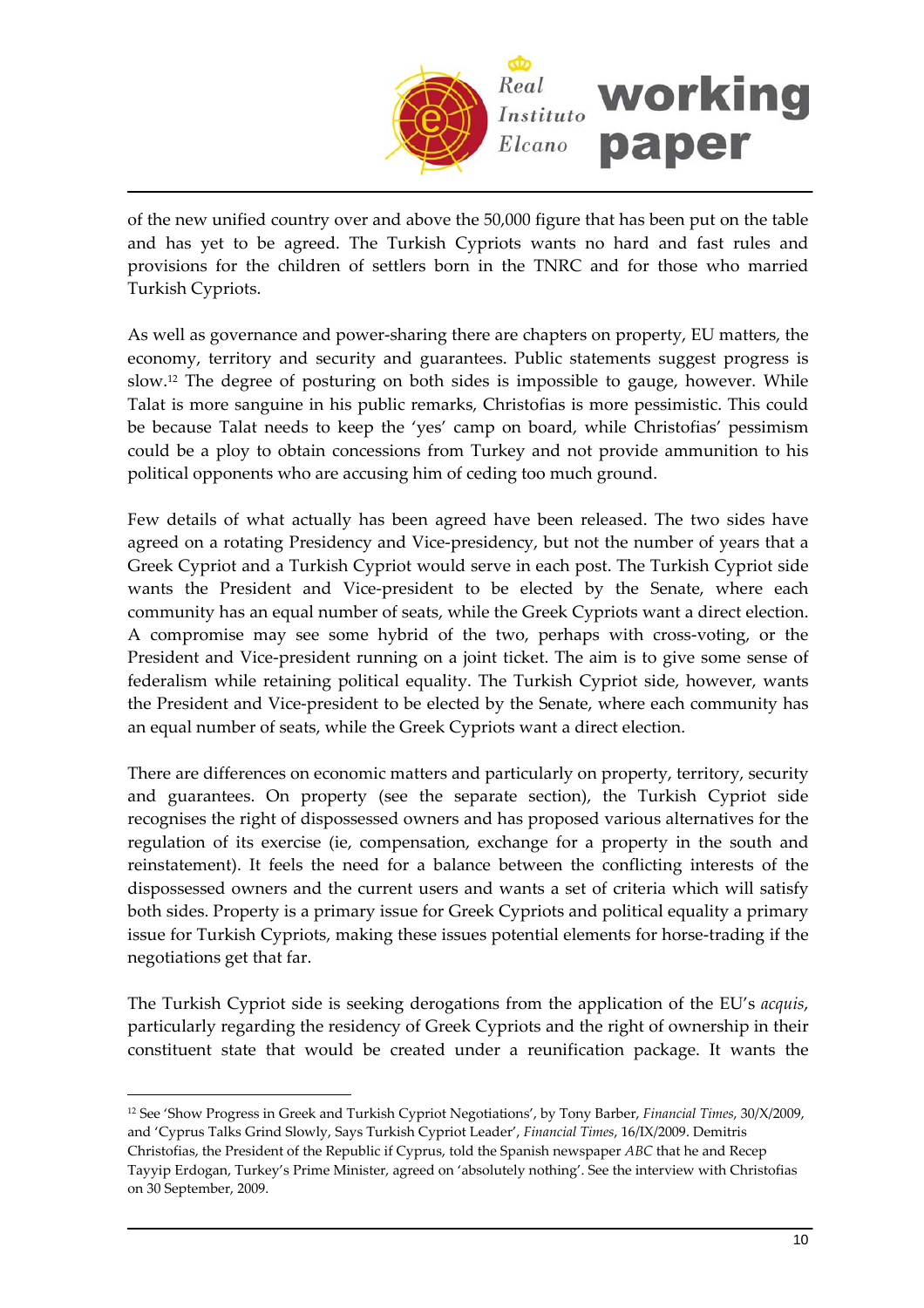

comprehensive settlement agreed in referendums to be made a source of EU primary law in order to prevent it being open to legal challenge, as it regards the tenth protocol of Cyprus's Accession Treaty as insufficient. There are precedents for primary laws, for example Irish demands regarding the Lisbon Treaty, and for temporary exemptions (the 12‐year transition period in Poland for non‐Poles buying property in certain parts of the country).

Equally, the Turkish Cypriot leadership is pressing for the 1960 Treaties of Guarantee and Alliance between the UK, Turkey and Greece to remain in force and apply *mutatis mutandis* to the new state of affairs as envisaged in the UN's comprehensive settlement plan in 2004. Derogations and the treaties, used by Turkey in 1974 to justify its invasion of Cyprus, are red lines for the Turkish Cypriot side and by definition Ankara. The Greek Cypriots see no need for a continuation of the treaty as there is no independent country that wants to be a protectorate or under the guarantee of another state. It sees this aspiration as an attempt by Turkey to use the Turkish Cypriots as a strategic minority to legitimise the results of the 1974 invasion.

The Turkish Cypriot side is keen to involve the UN and the international community, particularly Greece and Turkey, the respective motherlands. The Turkish Cypriots wanted a trilateral meeting between Talat, Christofias and UN Secretary General Ban Ki‐ moon at September's General Assembly in New York, but the Greek Cypriot side objected and so Ban Ki‐moon held separate meetings with each leader. The Turkish Cypriots would also like Christofias to talk directly with Prime Minister Recep Tayyip Erdogan of Turkey, although this would undermine Talat's position as negotiator, but, as with the proposed trilateral UN meeting, this would be tantamount to international recognition of the TRNC and give its leader equal status with that of the president of the Republic of Cyprus, something the Greek Cypriots are not prepared to do.

Other stumbling blocks are how fast Turkish troops withdraw (there are an estimated two Turkish soldiers for every Turkish Cypriot family) and how many remain (the Annan plan proposed 650 Turkish troops in the north and 950 Greek soldiers in the south), how many immigrant Turkish settlers are allowed to remain (they outnumber Turkish Cypriots by more than two to one) and how the residency, voting and investment rights of the two communities will be defined.

As well as each leadership's red lines, Christofias and Talat also face resistance within their respective territories to a settlement. On the Greek Cypriot side, the main political opposition to Christofias's Akel party comes from the centre‐right Democratic Party (Diko) which is one of the three parties in the coalition government (the other one is the Movement of Social Democrats, or Edek). The three parties, which also formed the previous Diko‐led government of Tassos Papadopoulos, lost votes in the June European Parliament election. Diko could leave the coalition in order to mark a distance from Akel,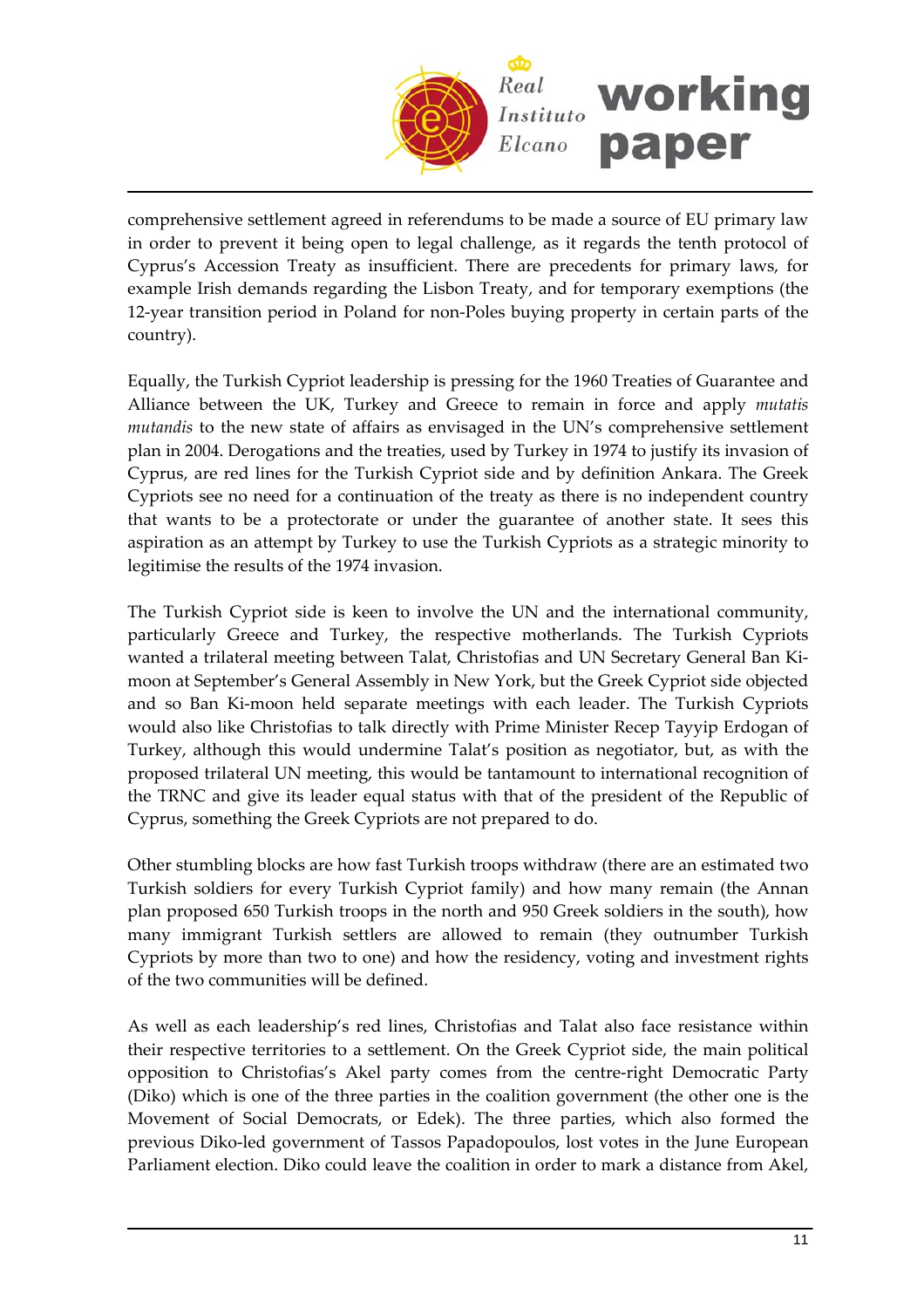

although no party wants to be blamed for wrecking a possible settlement. Nicholas Papadopoulos, Diko's Vice-president and the son of the late President, accused Christofias in early November of more or less giving away what the former Turkish Cypriot leader and hardliner Rauf Denktaş wanted in 2002.

Almost all the Greek Cypriot media was firmly opposed to the Annan Plan and remains highly critical of the current process.<sup>[13](#page-11-0)</sup> Alexander Downer, a former Australian Foreign Minister and the UN's special envoy on Cyprus, told newspaper publishers and the board members of TV channels they appeared to have 'already formed opinions in either one direction or the other, and through their coverage seek to confirm these positions'. On top of this, the Greek‐Orthodox Archbishop Chrysostomos II is critical of Christofias's handling of the Cyprus problem and his concessions to the Turkish and Turkish Cypriot side. The Archbishop gave his blessing to an organisation called Movement for Freedom and Justice in Cyprus which published an inflammatory book in March 2009, in English and Greek, called *Bloody Truth*. It covers the 1955‐74 period. A massive exercise by the government to appropriately inform public opinion of the advantages and disadvantages of a possible reunification deal will be needed, something woefully lacking in 2004 and which has not yet started.

In the TRNC, the right-wing National Unity Party (NUP) defeated Talat's Republican Turkish Party in last April's parliamentary election and favours a two-state solution. Derviş Eroglu, the NUP leader, has been demanding involvement in the negotiations if not a seat at the table. According to opinion polls, he is expected to win the presidential election in April. If he does, this could mean the end of this round of negotiations and possibly the end of any internationally‐sponsored efforts at reunifying the country, instead of negotiated partition. Hence Talat's and Ankara's desire to agree a settlement and hold separate referendums before this unspoken deadline, but there is little time left. The best that can be hoped for, barring an unexpected breakthrough, would be a framework agreement, leaving the detail to be worked out later, which addresses the main areas of concern of voters.

### **(5) The Property Question: A Quagmire**

 $\overline{a}$ 

This issue (see Figure 2) stems from the large numbers of people displaced as a result of inter-communal fighting in 1963-64 (around 23,000 Turkish Cypriots) and Turkey's invasion of Cyprus in 1974 (around 162,000 Greek Cypriots and 43,000 Turkish Cypriots). Greek Cypriots in the territory occupied by Turkey in the north of the island were forced to leave their homes and properties and seek refuge in the south in the area controlled by the government of Cyprus. Since then displaced Greek Cypriots have been prevented, as a matter of Turkish policy, from returning to their homes in the self‐declared Turkish

<span id="page-11-0"></span><sup>&</sup>lt;sup>13</sup> Articles in the media in October based on the leaking of UN documents gave ammunition to opponents of a settlement.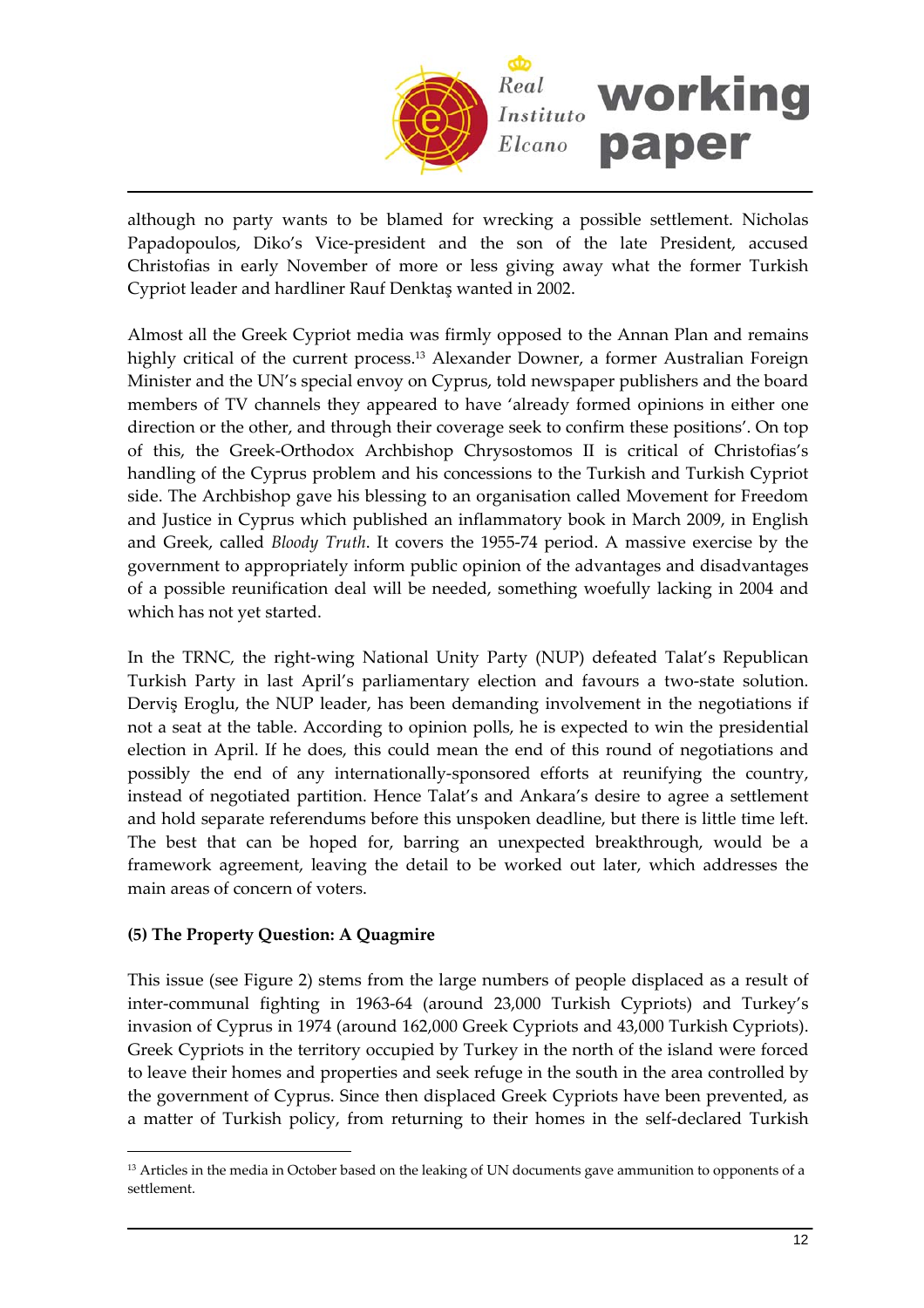

Republic of Northern Cyprus and from having access to their properties there for any purpose.

After the invasion, and the subsequent movement of Turkish Cypriots to the occupied north, the management of their properties was eventually handed over to the Guardian of Turkish Cypriot properties –the Interior Minister– who has the responsibility to look after them and return them when the political problem has been solved. In essence, the Turkish Cypriots owners remain the title holders of their properties but the latter have been used since 1974 in order to house temporarily needy Greek Cypriot refugees who have been expelled from the occupied area and became homeless. Some non-resident Turkish Cypriots have sold properties transferred to them by resident Turkish Cypriots. As regards expropriation of Turkish Cypriot properties since 1974, this has only happened in cases where these properties (along with Greek Cypriot properties) have been used for public purposes (to build roads, airports, hospitals, schools, etc, in which case the owners are paid compensation provided for in the law) or to build temporary housing for Greek Cypriot refugees. If a Turkish Cypriot property is rented to a Greek Cypriot refugee the rent is supposed to go to a special fund in the name of the Turkish Cypriot owner. A report by the Greek Cypriot Auditor General in 2006 raised questions about the location of these funds, following cases brought against the Republic of Cyprus by Turkish Cypriots. Turkish Cypriot owners who emigrated from Cyprus before 1974 as well as Turkish Cypriots displaced after 1974 who decide to permanently reside in the government controlled area may have their properties returned to them prior to the solution of the Cyprus problem and following a decision of the Guardian.

| Tiguit 2. The Froperty 1550e            |                                                         |  |
|-----------------------------------------|---------------------------------------------------------|--|
| Land Ownership <sup>14</sup>            | (privately owned) by ethnic group based on 1964 records |  |
| Government-controlled area              | 85.7 % owned by Greek Cypriots                          |  |
|                                         | 14.3% owned by Turkish Cypriots                         |  |
| Occupied area                           | 78.6% owned by Greek Cypriots                           |  |
|                                         | 21.4% owned by Turkish Cypriots                         |  |
| Population distribution by ethnic group |                                                         |  |
| 1960 (first official census)            | 447,897 Greek Cypriots                                  |  |
|                                         | 103,822 Turkish Cypriots                                |  |
|                                         | 20,974 others                                           |  |
| 1973 (last official census)             | 498,511 Greek Cypriots                                  |  |
|                                         | 115,994 Turkish Cypriots                                |  |
|                                         | 17,267 others                                           |  |

**Figure 2. The Property Issue**

 $\overline{a}$ 

At present, the occupied territories are populated by between 128,000 and 160,000 Turkish mainland settlers, between 25,000 and 43,000 Turkish troops (the exact number is not known) and about 126,000 Turkish Cypriots (the Greek Cypriot side says there are less

<span id="page-12-0"></span><sup>&</sup>lt;sup>14</sup> There are considerable differences over the figures. While the Greek Cypriot side estimates the 1974 figure for Greek Cypriot owned land in the TRNC at 78.6% of all privately-owned land, the Turkish Cypriot side puts it at 63.8%. Similarly the Turkish Cypriot figures for Turkish Cypriot owned land in 1974 in both sides of the island (33% of all private land in the north and 22% in the south) are at variance with the Greek Cypriot side.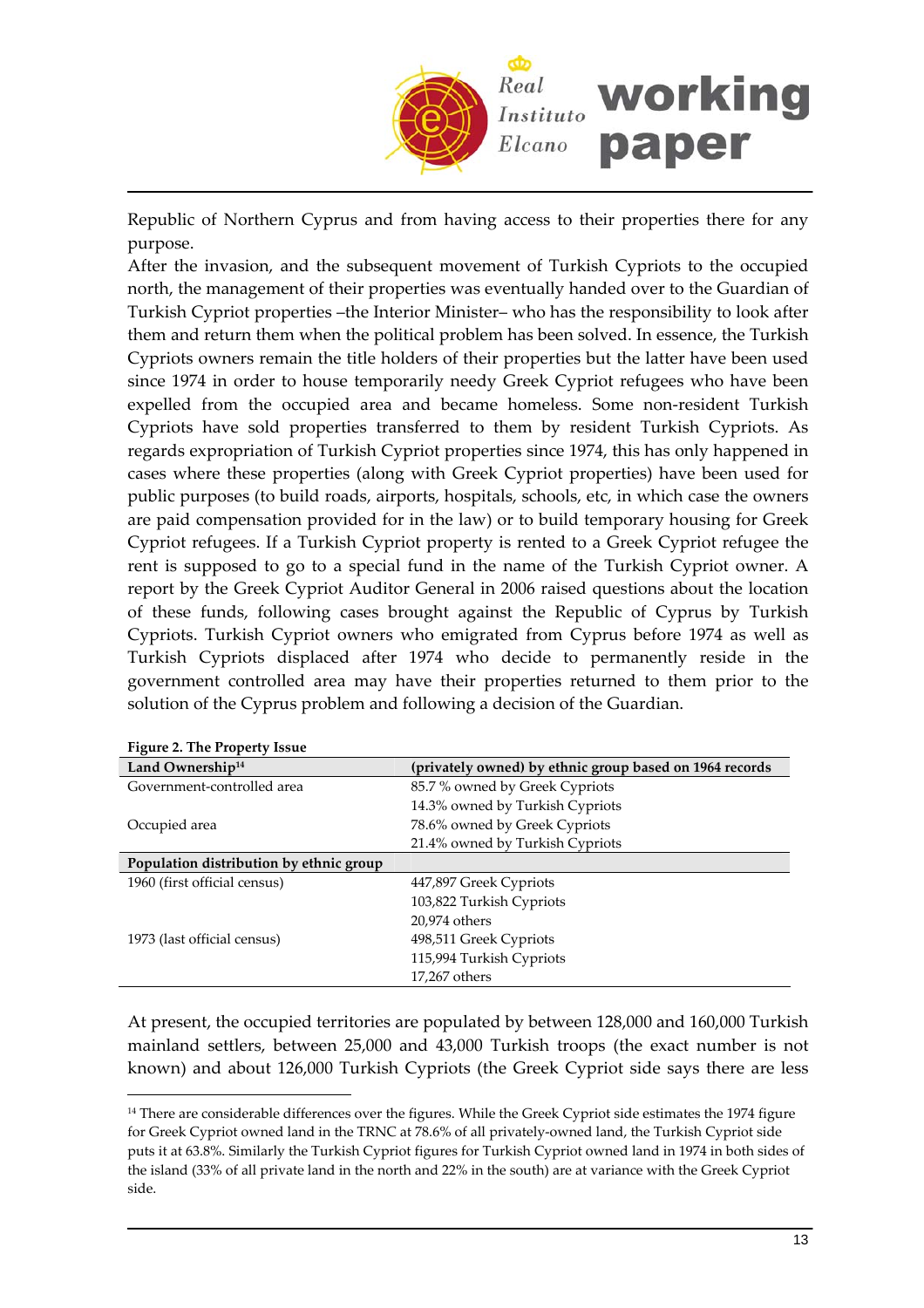

than 100,000 and claim Turkish Cypriots are outnumbered by settlers and troops by more than two to one).

Until 1985, the administrative practice in the TRNC was to leave the official Land Register unaffected and register separately the 'abandoned' property and its allocation. The beneficiaries were issued with 'possessory certificates' but not 'deeds of title'. This practice changed after 1985 and since then 'title deeds' have been issued and the relevant entries concerning the change of ownership were made.[15](#page-13-0)

In 2002, the TRNC administration allowed the current users to 'transfer' such properties to third parties at large, thus opening a Pandora's Box for a construction boom with the assistance of domestic and foreign land speculators. In addition, the Annan Plan contained provisions which *de facto* encouraged investments in occupied properties and cultivated the impression that such investments by Turkish Cypriots, Turks and other foreigners would not be adversely affected even after a solution to the Cyprus problem. Since the 2004 referendums, the Turkish Cypriot side has created new *faits accomplis* by intensifying the construction on the Greek Cypriot properties. Within this framework, more mainland Turks came to the TRNC from Turkey.

Two landmark judgements of the European Court of Human Rights (ECtHR) in the Loizidou vs Turkey case of 18 December 1996 and the Cyprus vs Turkey case of 10 May 2001 clearly set out that Greek Cypriot owners cannot be deemed to have lost the legal title to their properties as a result of the occupation and have always remained and will continue to remain the only true and lawful owners. The Loizidou case is the only one in which Turkey complied with the judgment of 1998 by paying damages for the loss of use as well as moral damages. By paying, the government of Turkey accepted the responsibility for the violation of the right to use peacefully the property. It was significant that Turkey paid not only for the damages suffered, but also for the moral cost of the anguish and distress its military control caused to an individual. The implementation of the judgment on giving back the property is still open. Turkey is liable for the continuous deprivation of the property until there is restitution.

In 2005, the ECtHR, in its ruling on the Xenides‐Arestis vs Turkey case, reaffirmed Turkey's responsibilities for human rights violations in the occupied areas of the Republic of Cyprus.

<span id="page-13-0"></span><sup>15</sup> Article 159 (1) (b) of the 7 May 1985 'Constitution' of the 'Turkish Republic of Northern Cyprus (the TRNC) provides, where relevant, as follows: 'All immovable properties, buildings and installations which were found abandoned on 13 February 1975 when the Turkish Federated State of Cyprus was proclaimed or which were considered by law as abandoned or ownerless after the above-mentioned date, or which should have been in the possession or control of the public even though their ownership had not yet been determined... and... situated within the boundaries of the TRNC on 15 November 1983, shall be the property of the TRNC notwithstanding the fact that they are not so registered in the books of the Land Registry Office; and the Land Registry Office shall be amended accordingly'.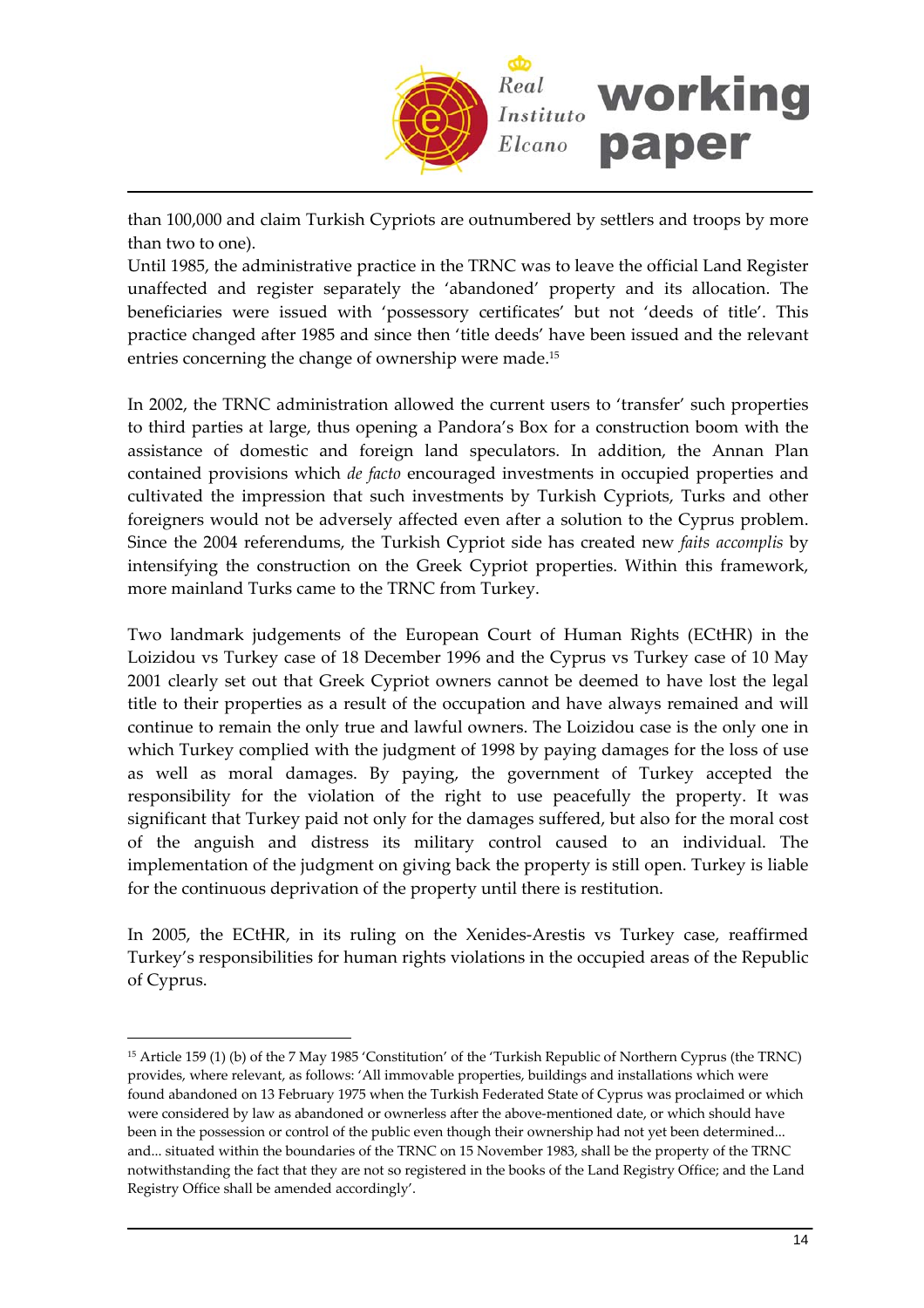

In April 2009, the European Court of Justice (ECJ) in Luxembourg ruled that the courts in the Republic of Cyprus have jurisdiction to adjudicate over land seized after the invasion. The judgement concerned a Greek Cypriot, Meletis Apostolides, who sued in 2004 in a Cyprus court for the return of land his family was forced to abandon during the invasion. By that time, the property –in Lapithos, a village on Cyprus's northern coast– had been taken over from a Turkish Cypriot by a British couple, Linda and David Orams. The Oramses made it a vacation home. The Nicosia district court in the Greek Cypriot side ordered the Oramses to knock down the illegally‐built house, return the land to Mr Apostolides and pay him damages in the form of rent. The Apostolides case is significant because the couple living on the land is British and thus, unlike Turkish Cypriots, potentially within the reach of Cyprusʹs and EU law. The relatively unspoiled north has become popular with expatriate Britons. A census by Turkish Cypriot authorities in 2006 counted 2,700 permanent residents in the north who are British citizens, and more temporary residents.

Mr Apostolides then sued in a British court to compel enforcement of the Cyprus Judgement against the Oramses, arguing that EU law requires the UK to recognise court judgments in fellow member states. The Oramses were represented by Cherie Blair, the wife of Tony Blair, who at the time was Britain's Prime Minister. Her role was considered inappropriate by Greek Cypriots. He lost and appealed. The British appellate court asked the ECJ to determine whether a court in England and Wales can recognise and enforce a judgment issued in Cyprus concerning land in the north over which the Cyprus government has no effective control. The Court of Justice, the final authority on EU law, said that the suspension of the *acquis* in the north and the lack of control over the north did not matter as the court that issued the judgement against the Oramses sits in the Greek Cypriot side so EU law –which compels EU countries to recognise each others' court judgments– applies to it.

The case remains in the hands of the UK Court of Appeal which at a hearing in November allowed the association of British Residents in the occupied part to give their views (supporting the Oramses). The full judgement could be passed before the end of the year.

The Greek and Turkish Cypriot leaderships are still at odds on the thorny property issue. The Greek Cypriots say the dispossessed owners should have priority over the wish of the current user of an affected property and should be entitled to decide freely the preferred remedy based on reinstatement, compensation or exchange. If the owner goes for reinstatement but wishes to sell or rent the property the current user would have first priority. If the owner opts for reinstatement, the relocation of the user would be carried out in a manner compatible with international law and the relevant international principles. If the user does not have the financial means to acquire any other housing, then an alternative accommodation would be provided. Affected properties used for purposes of public benefit would be compensated and not reinstated and a Property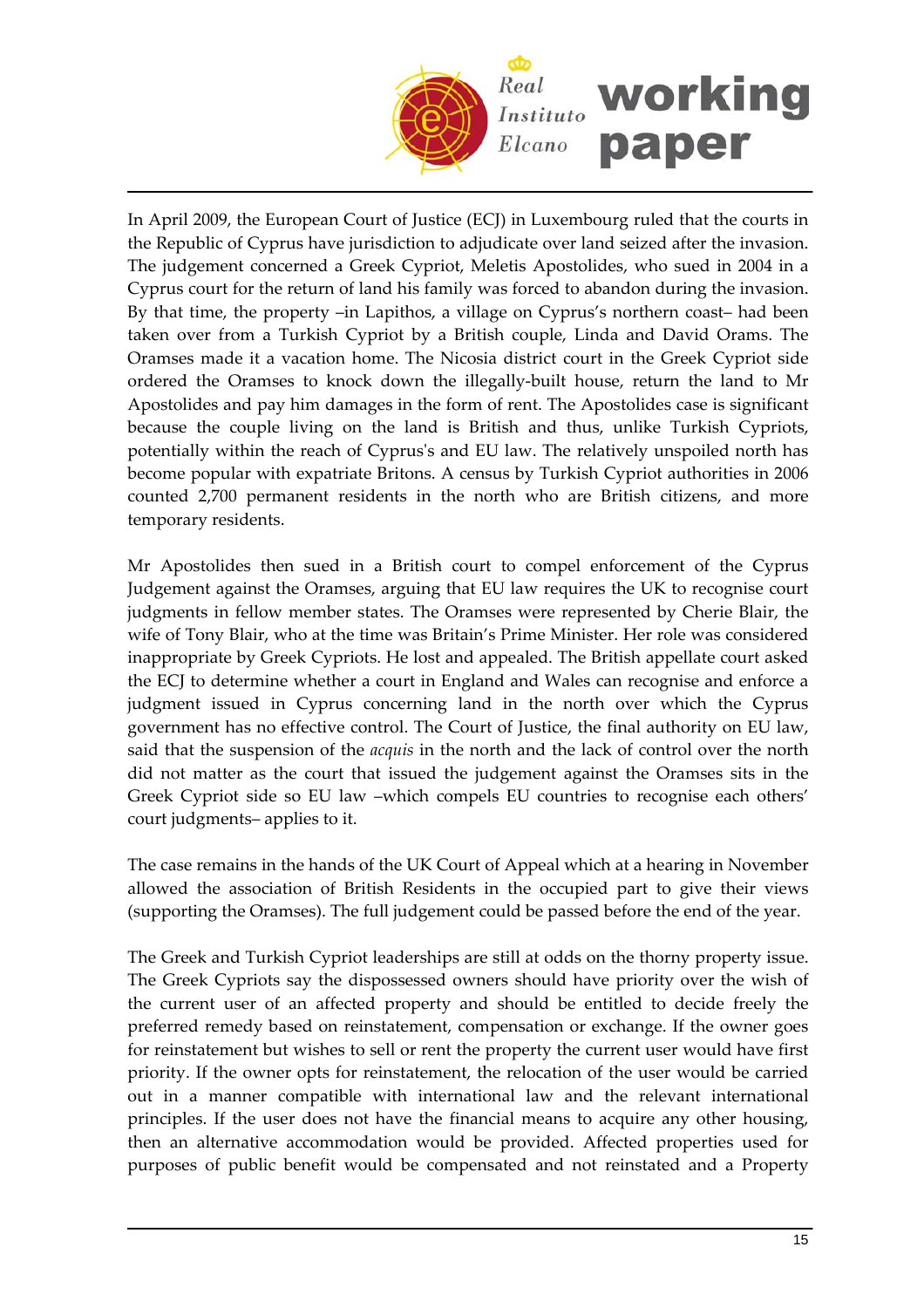

Commission established to decide on the handing of affected properties according to agreed principles.

The Turkish Cypriot side says it cannot accept the owners having the final say because this would undermine bi‐zonality, create uncertainty and completely ignore the rights of the current users.[16](#page-15-0) Furthermore, it would not guarantee Turkish Cypriots the clear majority of land ownership and property in their respective constituent state, and, depending on how many Greek Cypriots decide to return, could make them a minority both in terms of population and ownership. Turkish Cypriots fear that most Greek Cypriots would choose restitution, which would uproot, in some cases for a third time, thousands of people, some of whom have lived in the properties for decades. They prefer compensation and limited choices for the owners. The two sides in the negotiations recently categorised different types of properties, possibly with a view to treating each category differently. In response to ECtHR cases, the TRNC also established an Immovable Property Commission (IPC) as a local remedy for property claims, which has received so far 413 applications, 70 of which were resolved and compensation of  $£262$ million paid, according to the Turkish Cypriot side**.** While the Greek Cypriots challenge the validity of the IPC, eight test cases at the ECtHR, representing around 1,400, will determine whether the ECtHR considers the IPC to be an effective local remedy.

The largest single property issue is that of the abandoned resort of Famagusta, a Greek Cypriot suburb occupied by the Turkish army since 1974 and until then the main tourist resort in Cyprus, with a population before the invasion of more than 40,000. Its Greek Cypriot inhabitants, the majority of the town's population, fled to the south of the island or were forced out. Today the sealed off part of the town is still under the jurisdiction of the Turkish army and out of bounds to everyone. Turkish Cypriots continue to live in the original, mediaeval part of the town. Dozens of empty and crumbling hotels, high rise apartments, shops, restaurants and homes line the coastline. The only way Greek Cypriots can see this ghost town is through powerful binoculars from the Occupied Famagusta Cultural Centre, built at Deryneia roadblock, on the site where all the anti‐ occupation demonstrations for Famagusta and other occupied parts have been taking place since 1974. Alexis Galanos, the Greek Cypriot Mayor of the ghost town, is calling for a team of UN inspectors to be allowed to visit the area and draw up a report on its state, but the Turkish side refuses to budge. Famagusta is expected to be a major bargaining card on the Turkish Cypriot side when and if there is horse-trading. Unlike the occupied properties, Famagusta has the potential to be re‐occupied without creating friction between the two communities.

A key unanswered question is who will pay for the cost of compensation which could run into billions of euros. Turkey is actively planning how to fund a settlement. The international community is not in a mood to be generous, given the current global crisis

<span id="page-15-0"></span><sup>&</sup>lt;sup>16</sup> The Turkish Cypriot side cites the principle of bi-zonality which was defined in a report by the UN Secretary General (S/23780) and endorsed by the UN Security Council in its resolution 750.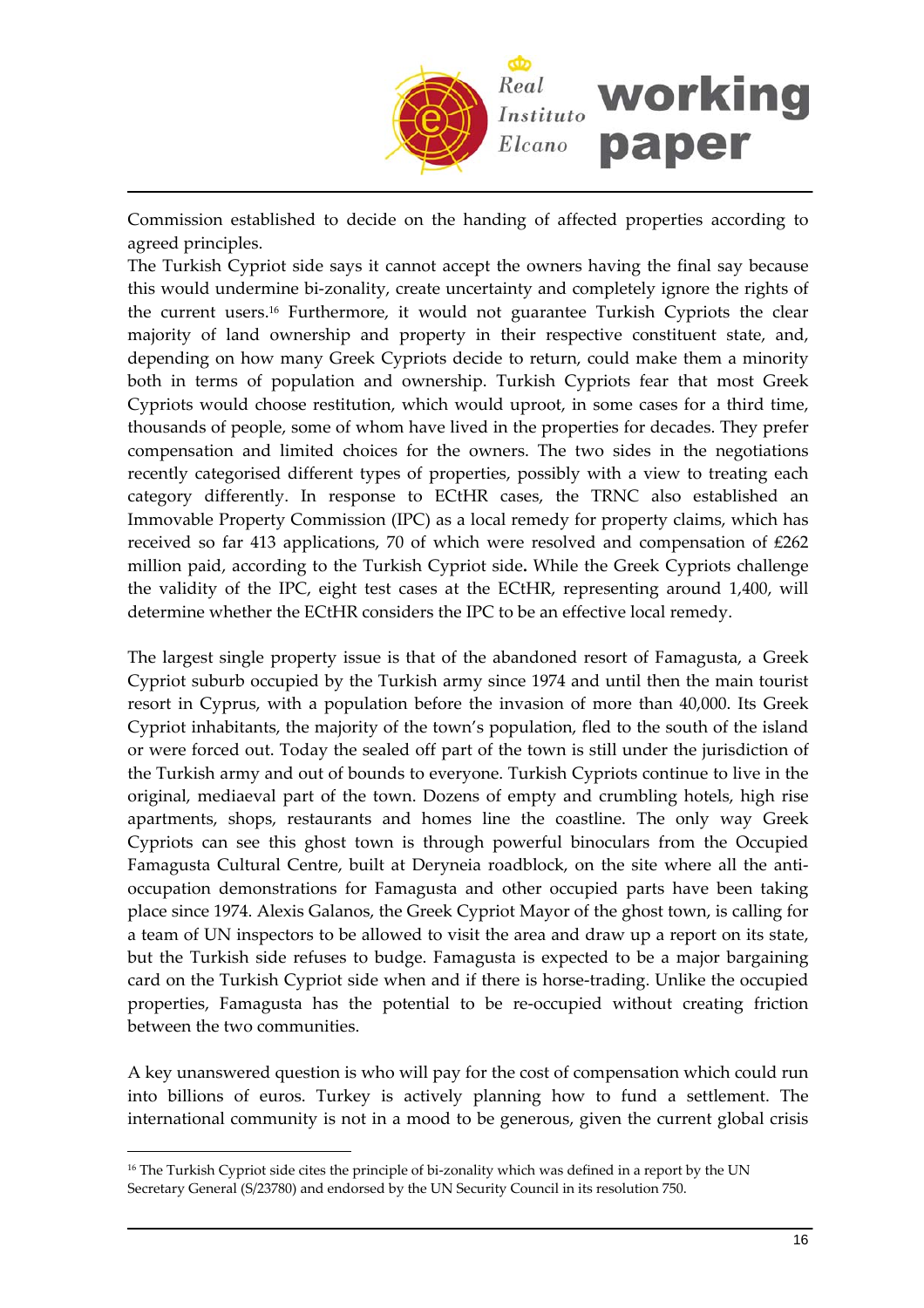

and the relative wealth of the country. There also needs to be a balance between the rights of the original owner and the accumulated rights of the current user, otherwise it could fall foul of the European Convention of Human Rights**.** This is perhaps the thorniest element.

# **(6) The Impact of Reunification on the Economy**

One area where there is agreement is the positive impact of reunification on the whole economy as it would lead eventually to higher growth and greater development, particularly on the Turkish Cypriot side, and would be a win‐win situation and not a zero-sum game. The tiny economy (see Appendix 2) has been weathering the downturn better than other small EU countries and the more unified a united Cyprus economy would be, the better the prospects provided prudent policies are followed. The Greek Cypriot side, by far the richer and more developed of the two, is not in a position to be generous toward the other side like West Germany was towards East Germany, without eroding competitiveness and storing up fiscal problems, and nor is it politically feasible to be so.

The likely trends, in the view of the Finance Ministry on the Greek Cypriot side, are:

- An increase in the potential growth for the whole of Cyprus of one percentage point, due to (a) utilisation of the potential for growth in the northern part of Cyprus (catch‐up effect); (b) reconstruction effort; and (3) a peace dividend.
- Higher budget and current account deficits and public debt during the transition period.
- Inflationary pressures and wage increases likely to accelerate –dampened somewhat by price and wage convergence due to reunification–.
- Euro exchange rate and interest rates may not be appropriate at the initial period following reunification.
- Therefore, fiscal and wages and structural policies important.

Key demands of the Greek Cypriots are a single unified Central Bank, with the euro as the sole legal tender; all supervisory structures in the financial sector at the federal level; financial stability issues under the responsibility of the Central Bank and an assessment of the viability of the financial sector in the TRNC. The banking system on the Greek Cypriot side is in better shape than the Turkish Cypriot's is believed to be, as it has been harder hit by the collapse of the property market. The Turkish Cypriots, on the other hand, prefer more competencies at the constituent state level.

Positions agreed at the technical level by both sides were changed, however, when political discussions started, to the disappointment of Michael Sarris, the former Finance Minister and head of the Greek Cypriot Working Group on economic issues. Agreements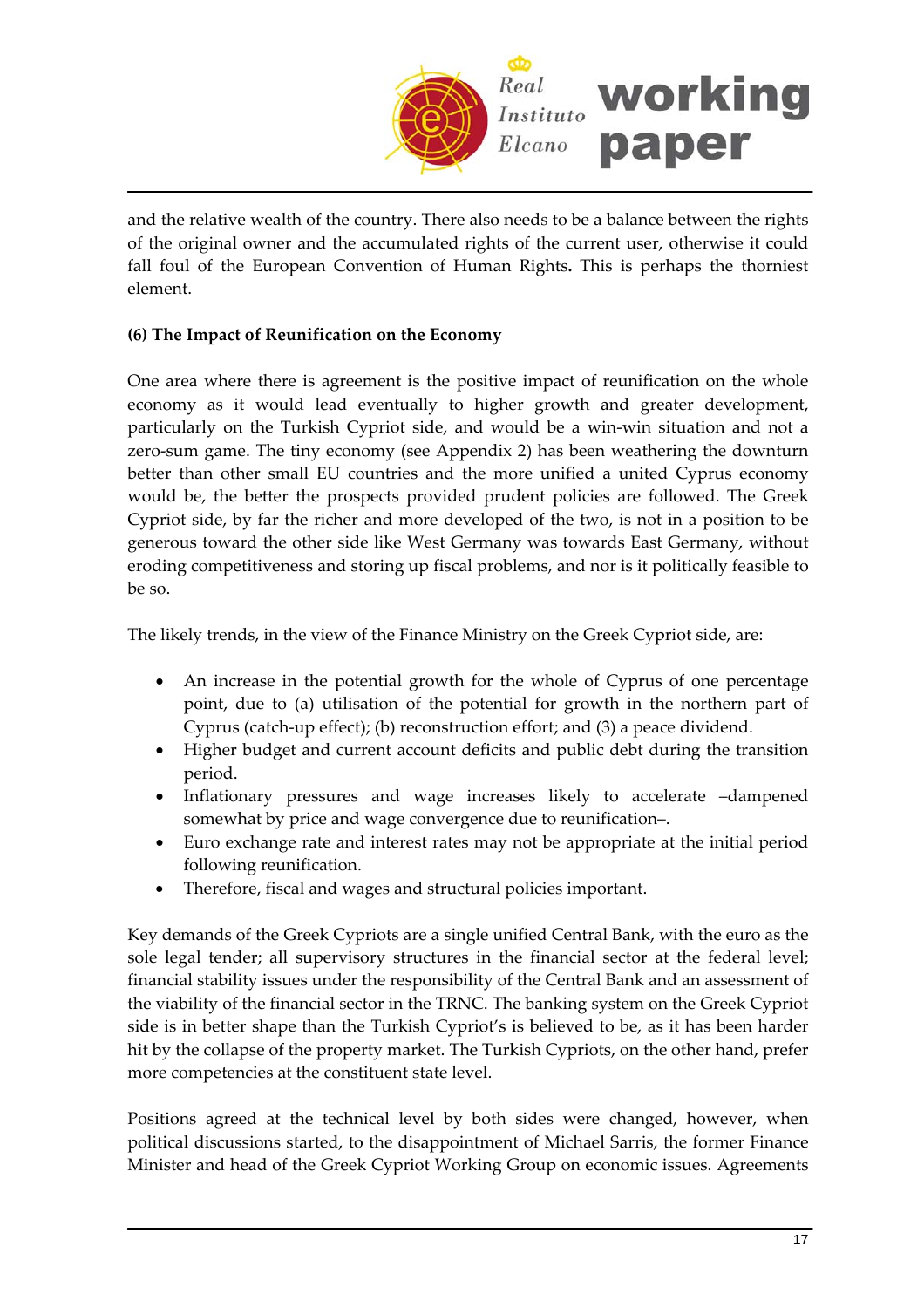

are understood to have been reached on various issues including, in broad terms, taxation (direct ones will be the responsibility of the constituent states and indirect ones of the federal government) and social security systems (in the hands of each community and gradual convergence over the very long term), but a lot of matters remain to be resolved such as the ownership of the central bank's capital, Turkish Cypriot resistance to assessing the state of its banks and the decision‐making process in a Macroeconomic Stability Council. The Greek Cypriots want the federal government to own the central bank's capital and the Turkish Cypriots the constituent states.

There is also disagreement on applying the four fundamental freedoms of the internal market (free movement of goods, services, people and capital) as the Turkish Cypriot side wants restrictions in order to protect it during a transition period that could last for up to 10 years.

The budget deficit of a reunited country would be well above 3% of GDP, the ceiling set by the EU Stability and Growth Pact, for a number of years, but this would be sustainable and probably agreed to by the European Commission.

According to a study<sup>[17](#page-17-0)</sup> published in 2008, before the global crisis, the recurring annual benefits in the first seven years after reunification would generate, on average:

- €700 million per year in new tourism business, including €385 million from Turkey.
- €618 million per year in total additional trade in goods and services with Turkey.
- $\bullet$   $\in$  4393 million per year in new business for Cypriot construction companies.
- $\bullet$   $\epsilon$ 155 million per year in new business for Cypriot real estate companies.
- €316 million per year (excluding new business from Turkey above) in new business for Cypriot tourism enterprises.
- $\bullet$   $\epsilon$ 162 million per year of additional revenue for the Cypriot university education sector
- $\bullet$   $\in$  103 million per year in additional income for Cypriot accounting and legal firms.
- €184 million in new foreign direct investment (excluding construction and real estate above).
- The annual boost to business the annual peace dividend rises from  $\epsilon$ 283 million in Year 1 to €3.9 billion, or 10% of GDP, by Year 7.
- If this is translated into the annual dividend per household in Cyprus, it comes to an annual peace bonus of approximately  $€5,500$  per household per year. This is around 20% of the current average salary in the southern part of Cyprus and an estimated 40% of the average salary in the northern part of Cyprus.

These results from a hypothetical exercise are regarded as optimistic in some quarters, but no one doubts the overall impact will be positive, just the size of it.

<span id="page-17-0"></span><sup>17</sup> *The Day After: Commercial Opportunities Following a Solution to the Cyprus Problem*, by Fiona Mullen, Özlem Oguz & Praxoula Antoniadou Kyriacour, PRIO, Cyprus Centre, Paper 1/2008. I draw on parts of this report.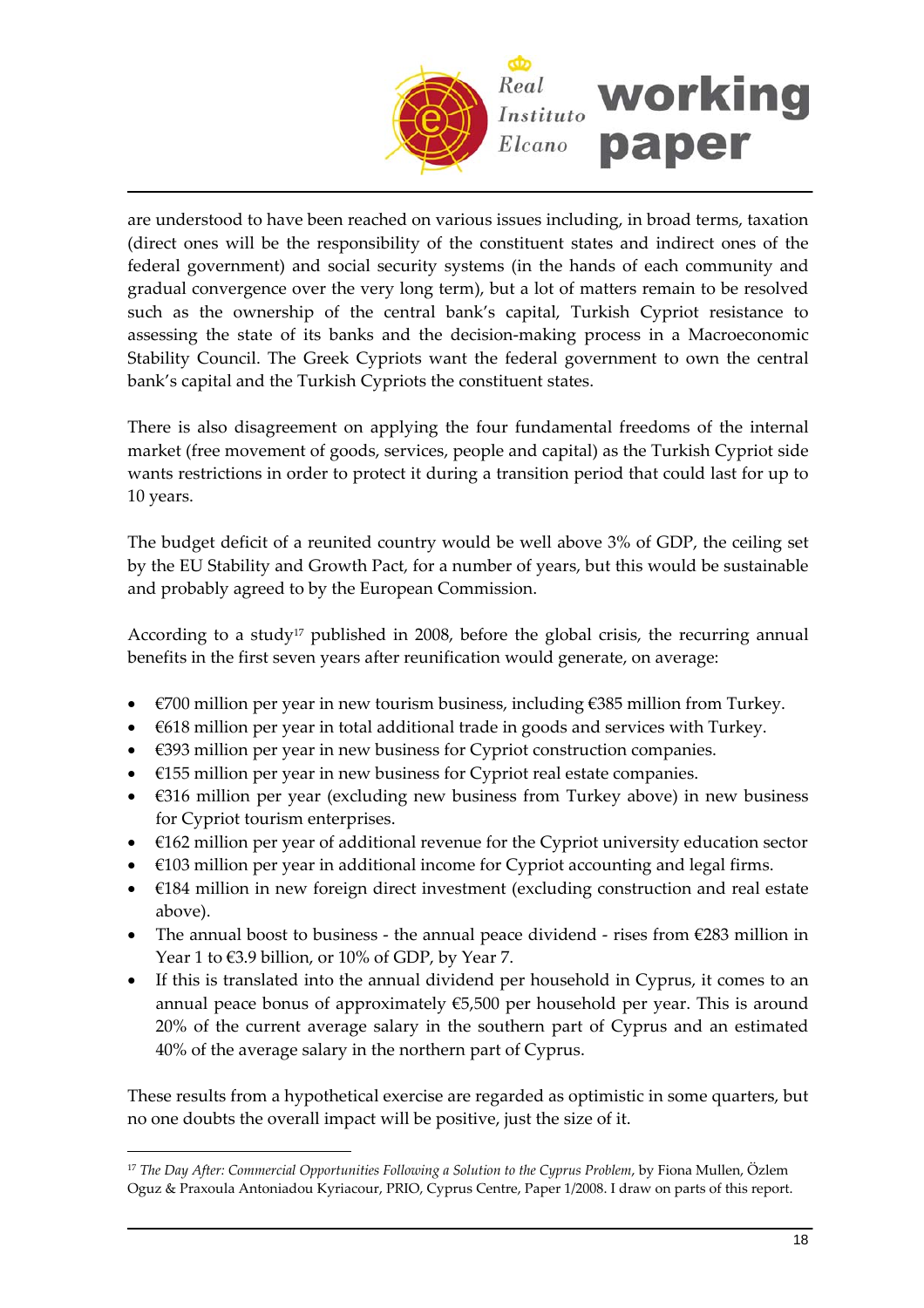

The impact of reunification would be keenly felt on the Turkish Cypriot side where the real estate sector has been hit hard by the credit crisis and the legal claims brought by Greek Cypriots against foreign residents who bought their properties. The TNRC would sink without the estimated US\$600 million provided by the Turkish government every year. Tax receipts in the TRNC just about cover the outlays of the territory's government, leaving room for very little else. Almost all of the TRNC's trade is with or via Turkey; its airports and ports are not internationally recognised. Only one‐third of Cyprus (or one‐ seventh if measured in terms of the all-island economy) is trading with Turkey, Cyprus's largest neighbour which is just 75 km south of Turkey (its population of 73 million and a nominal GDP of US\$730 billion in 2008 dwarfs the island). The largest export market for the Greek Cypriot part is not even Greece, but the UK, which is more than 3,000 kms away.

Foreign investment could be expected to increase from its low levels. The island's division has a negative impact on investors' perceptions. Cyprus is ranked 34<sup>th</sup> out of 82 countries in the latest Economist Intelligence Unit's Business Environment Rankings (32nd in 2008). There would also be greater inflows of EU funds, as the whole of the country would receive them and not just the Greek Cypriot part, particularly if the opportunity of a settlement was used to re-define the island as more than one statistical region for EU funding purposes. The much poorer Turkish Cypriot side wants its constituent state to be classified as a separate region, while the Greek Cypriots want to study the alternatives before deciding on the best option. If Cyprus were split into two regions, the northern part would qualify as a NUTS 2 region, the highest form of EU funding, as its per capita GDP is below the threshold (75% of the EU-27 average).

A bright spot for the transport business in northern Cyprus is the potential from the Baku‐Tbilisi‐Ceyhan oil pipeline, opened in 2006, which transports oil from Azerbaijan and Kazakhstan to world markets through Ceyhan in south‐eastern Turkey. The northern coast could accommodate the storage facilities of multinationals and trigger development in sub‐sectors such as shipping agencies, handling agencies and the shipyard industry.

New opportunities for Cypriot exporters would also arise from Turkey's implementation of the Ankara Protocol, allowing Republic of Cyprus ships to dock in Turkish ports (and Turkish ones in all of Cyprus).

Lastly, reunification would benefit tourism on both sides and the education sector in the north in particular. Only a couple of hundred Turkish tourists go to the southern part of Cyprus every year compared with several hundred thousand to the northern part. All flights to the Turkish Cypriot zone of the island have to touch down in Turkey, and Turkish Cypriots experience constant problems about their legal status during overseas advertising campaigns.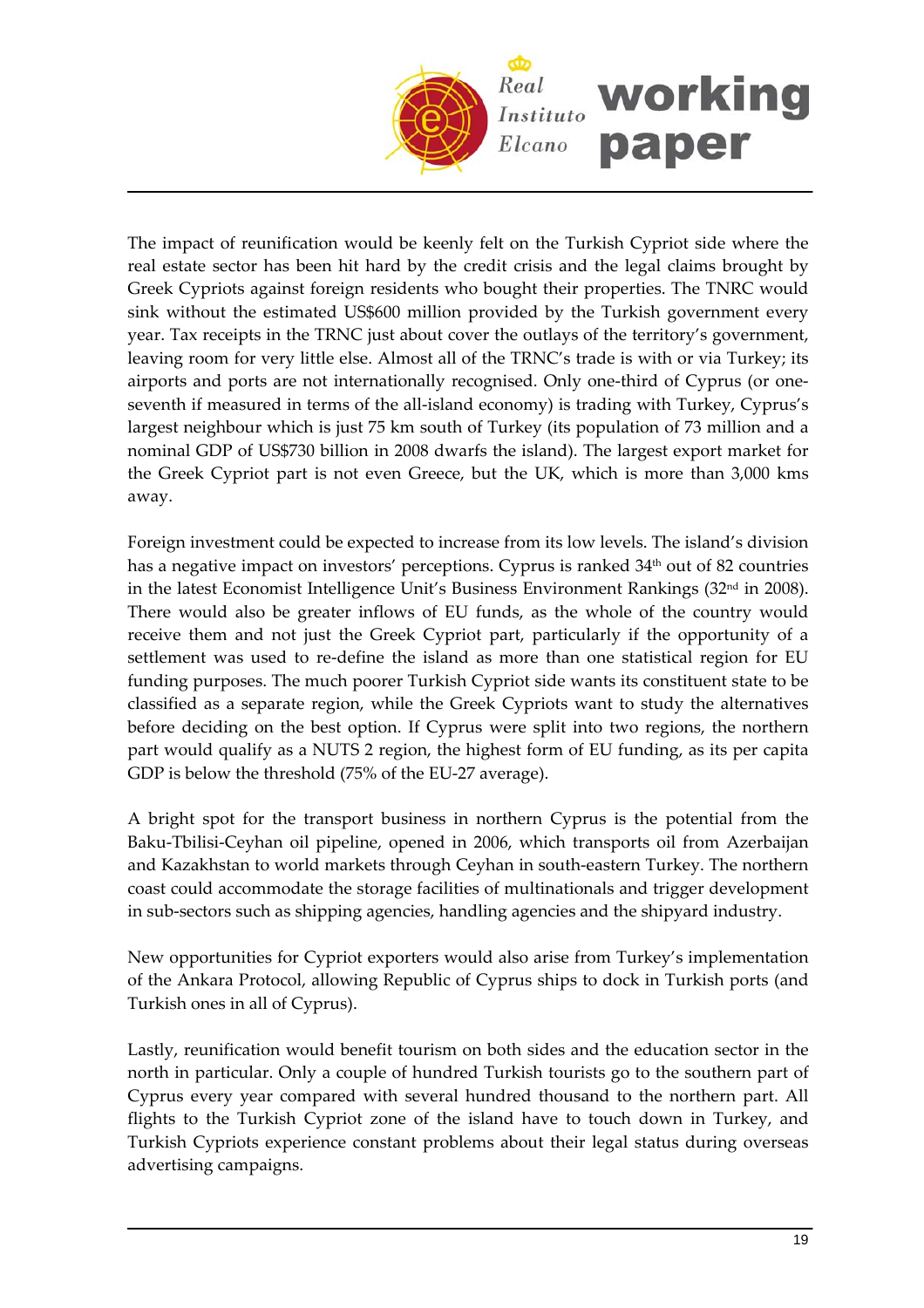

There are several universities in the north (teaching in English) and reunification would enable them to be included in the Bologna process. The European University Association has accepted the universities in northern Cyprus as full individual members on their own merits, but the Greek Cypriot education authorities oppose this. Reunification would give the island at least 10 universities and make Cyprus a regional hub for education and enhance its position as a business centre.

Cyprus was ranked  $40<sup>th</sup>$  out of 183 countries for ease of doing business in the World Bank Doing Business Report 2010, the first time the island was included in the evaluation. It ranks highly for opening and closing a business ( $25<sup>th</sup>$  and  $21<sup>st</sup>$ , respectively), but very low  $(77<sup>th</sup>)$  when it comes to the time it takes to process construction permits (677 days). Cyprus's nearest European competitor in this category is Italy (257 days). An even more pressing area in need of reform is the judicial system where the large backlog of cases means it taken an average of 735 days to enforce a contract.

# **(7) History Education: Old Prejudices Die Hard**

The need for harmonious relations between the Greek and Turkish Cypriot communities is not being helped at all by the outrageously distorted schoolbooks on Cyprus's history that are still being used. The Turkish Cypriot government elected in 2004 after the victory of the left wing pro‐reunification Republican Turkish Party (CTP) of Mehmet Ali Talat stole a march on the Greek Cypriots by introducing new books that did not take an ethnocentric approach to history and demonise the 'other', but they were replaced after the right‐wing National Unity Party of Derviş Eroglu beat the CTP in parliamentary elections this year and turned back the clock with books that re‐employed the ethnocentric approach, a more nationalist and militaristic discourse and visual images. Eroglu, the head of government, leads Talat in opinion polls to win the presidential election next April.

Andreas Demetriou, the Education Minister, found himself in a spat in 2008 with the influential Greek‐Orthodox Church and the teachers' union after he proposed revising the history books with a view (in the words of a circular from the Education Ministry) to nourishing 'the cultivation of a culture of peaceful cohabitation, mutual respect and cooperation between Greek and Turkish Cypriots'. He also wanted to encourage exchanges between children and teachers on both sides. He had to back down on both proposals. Opposition to changing text books was led by Archbishop Chrysostomos II who insisted that the books needed to remain Hellenocentric. The books for 11‐15‐year‐ olds show Turks (Muslims) as violently hostile. One image shows a young man impaled on a pole by a Turk (see Figure 3), while the cover of a primary school history textbook on the history of Greece depicts a group of Greek fighters against a background of Turks holding Greeks captive, with one Turk wielding a curved sword ready to behead them.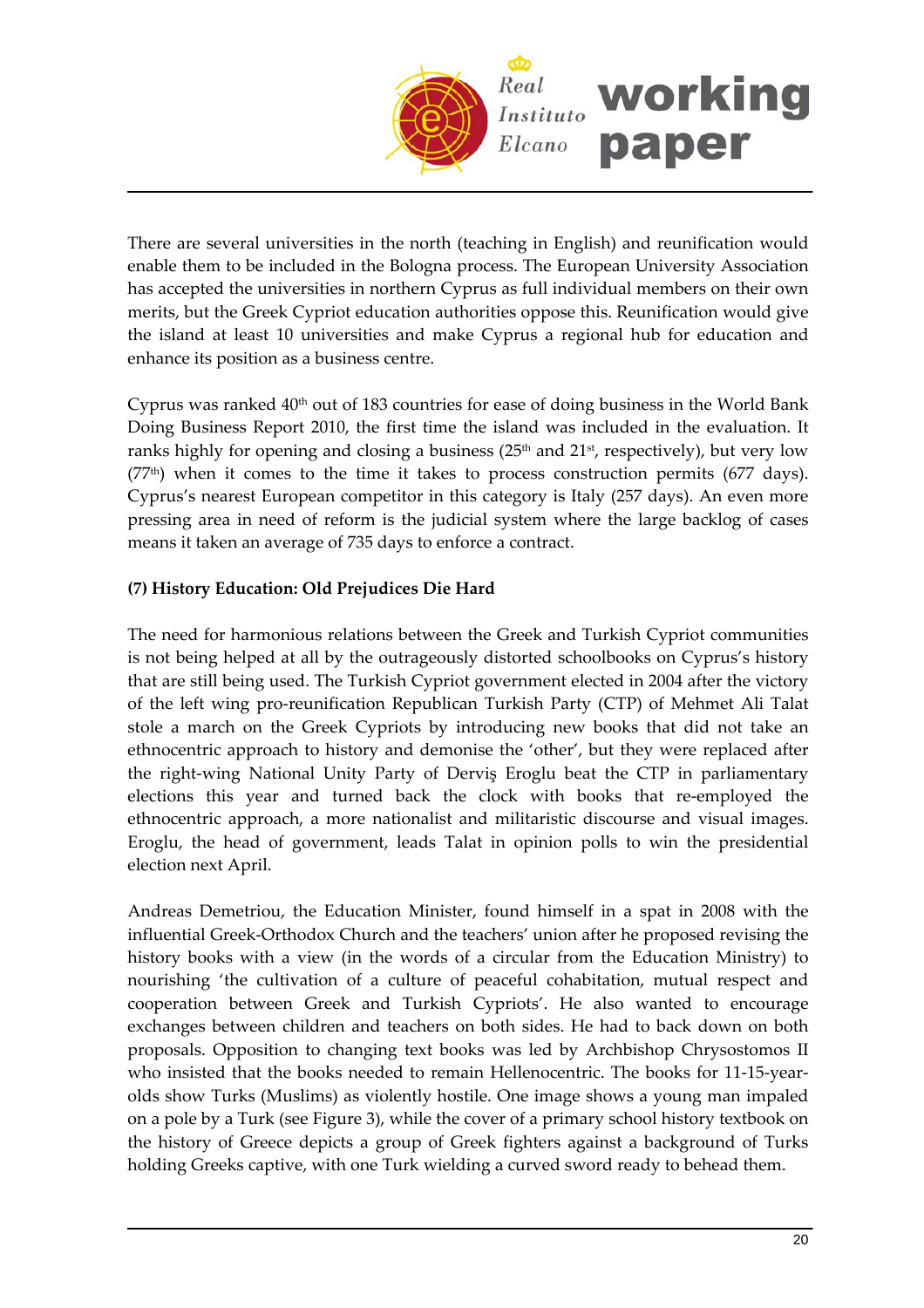

#### **Figure 3.**

 $\overline{a}$ 



Source: YAP, *Istoria tis Kyprou*, Gymnasio, Nicosia, 2005, p. 105.

Yiannis Papadakis, Associate Professor of social anthropology at the University of Cyprus, who published an analysis of Greek and Turkish Cypriot history textbooks, says the Hellenisation thesis used in the books implies that 'others (Turkish Cypriots, for example) have (historically speaking) no rightful place in Cyprus; hence the category "Cypriots" is constantly used in a manner that excludes them'.[18](#page-20-0)

While the Greek Cypriots books paint a rosy picture between 1960, when the Republic was founded, and 1974, when Turkey invaded, and overlook the inferior living conditions of Turkish Cypriots, the previous books used on the other side described the events of 1974 as the 'Happy Peace Operation' when the 'Heroic Turkish Army' came to safeguard the 'Turks of Cyprus'. Papadakis points out that 'this version of the history of Cyprus

<span id="page-20-0"></span><sup>18</sup> *History Education in Divided Cyprus: A Comparison of Greek Cypriot and Turkish Cypriot Schoolbooks on the History of Cyprus*, Yiannis Papadakis, PRIO Cyprus Centre, Paper 2/2008.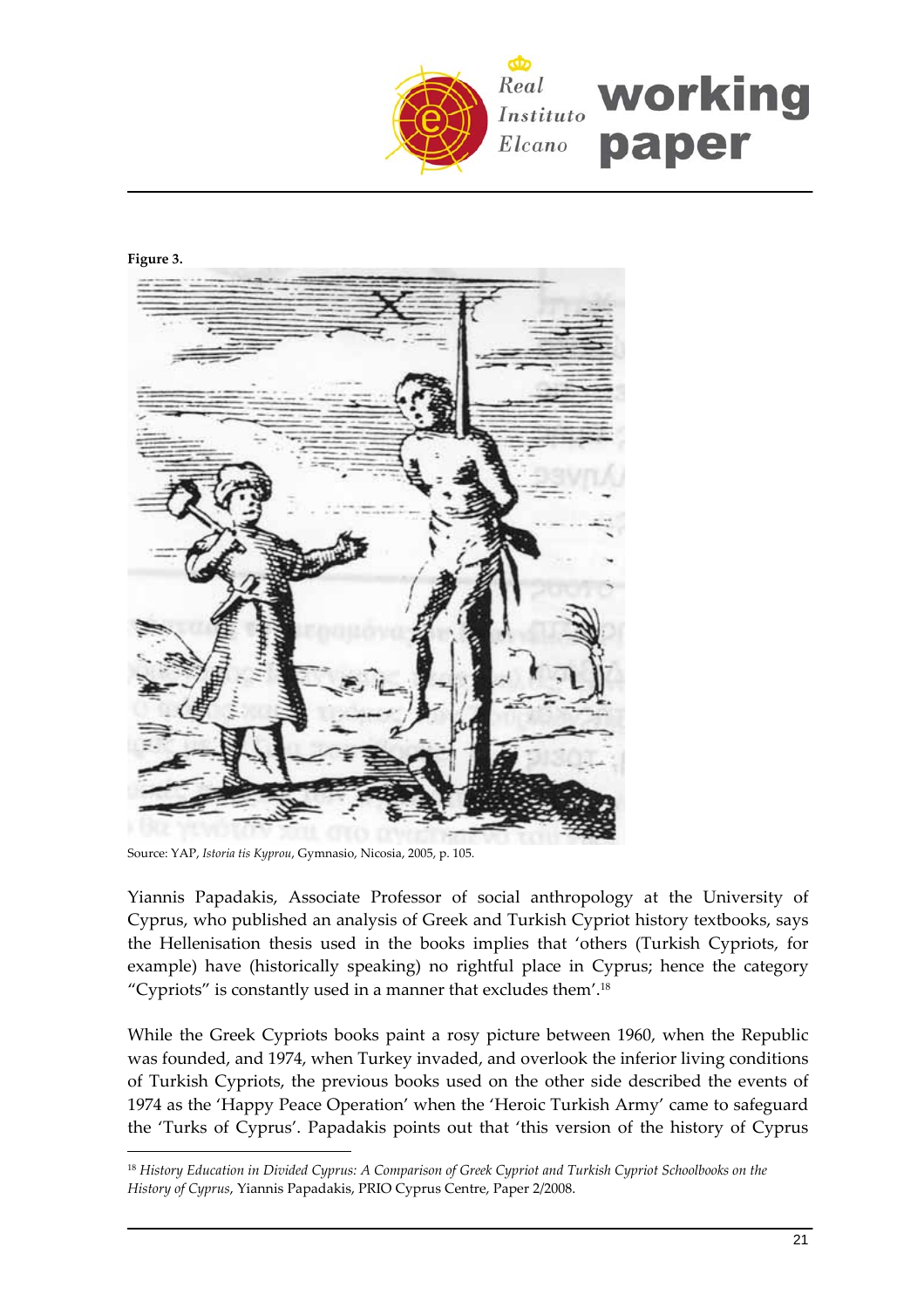

legitimated the partitionist aims of the Right through the argument that history proves that the two communities can never live together'. The two widely different narratives of the history of Cyprus are shown in Figure 4.

| Tigale +. Nation ves of the History of Cyprus |                                                                                     |                        |                               |                                                                                                |                                                    |
|-----------------------------------------------|-------------------------------------------------------------------------------------|------------------------|-------------------------------|------------------------------------------------------------------------------------------------|----------------------------------------------------|
|                                               | Beginning                                                                           | Self<br>(Moral Centre) | <b>Major Enemy</b><br>(Other) | Plot                                                                                           | End                                                |
| <b>Greek Cypriot</b><br><b>Narrative</b>      | Arrival of<br>Greeks (14 <sup>th</sup><br>century BC)<br>Hellenisation<br>of Cyprus | Greeks<br>(of Cyprus)  | Turks                         | A struggle for<br>survival by<br>Cypriot<br>Hellenism<br>against foreign<br>conquerors         | 1974 Tragic<br>('Barbaric<br>Turkish<br>invasion') |
| Turkish<br>Cypriot<br>Narrative               | Arrival of<br>Turks (1571<br>AD)<br>Turkification<br>of Cyprus                      | Turks<br>(of Cyprus)   | Rums<br>(Greek)<br>Cypriots)  | A struggle for<br>survival by the<br>Turks of<br>Cyprus against<br>Greek Cypriot<br>aggression | 1974 Happy<br>('Happy Peace<br>Operation')         |

**Figure 4. Narratives of the History of Cyprus**

Source: Yiannis Papadakis.

Both communities should be teaching a more balanced version of events and admitting the errors and atrocities committed on both sides.

The latest Eurobarometer survey (spring 2009) on public opinion in the EU showed that 82% of Greek Cypriots, the highest percentage among member states, believe that the presence of people from other ethnic groups is a cause of insecurity. As many as 90% – compared with an EU average of 49%– believe the presence of people from other ethnic groups increases unemployment. Thirty six per cent of Greek Cypriots consider that being Christian is a criterion for being Cypriot.

### **(8) Turkey's Position**

The Cyprus problem is Turkey's biggest, but far from only, obstacle to its full EU membership bid. Turkey has a legal commitment to implement the Additional Ankara Protocol and open its ports and airports to Greek Cypriot traffic, thereby recognising the Republic of Cyprus, but a reunification deal is not explicitly a EU condition. Turkey, however, has to normalise its relations with the Republic of Cyprus and it cannot do that without de-recognising the TRNC. So to all intents and purposes, Turkey cannot recognise Cyprus without a settlement.

Ankara's failure to implement the protocol led the EU summit in December 2006 to freeze eight of the chapters to be negotiated for EU entry. Coupled with five chapters that France is reluctant to open for other reasons, Turkey's progress toward EU membership has virtually come to a halt. The Cyprus issue will come up for review at the EU's upcoming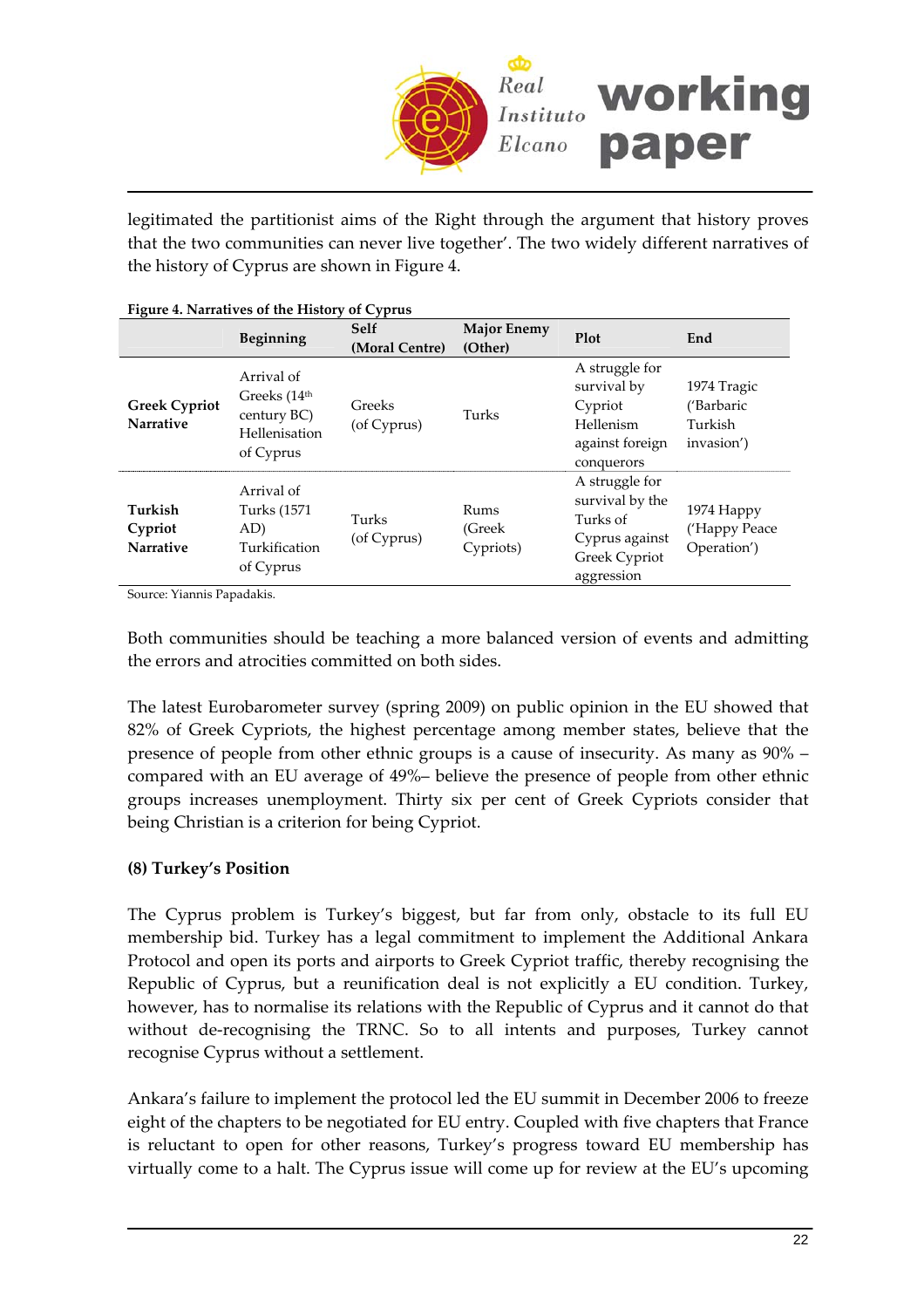

summit in December when no country is likely to rock the boat further, possibly not even Cyprus, in order not to upset the negotiations between Greek and Turkish Cypriots. Ankara refuses to implement the protocol until something is done to enact the political commitment made by the European Council in April 2004, two days after Turkish Cypriots accepted the Annan Plan for reunification in a referendum and Greek Cypriots rejected it, to ease the isolation of the northern part of the island. Cyprus, once it was in the EU, blocked this gesture. There is thus a stalemate and like two chess players neither side is willing to make the first move for fear of giving the other an advantage. Meanwhile, time is running out as next April Talat, the TRNC leader, faces re-election and so far has little to show for 14 months of negotiations in the face of a hard‐line opponent, Derviş Eroglu, the head of government, who is expected to contest the presidential election and is expected to win.

Ankara is nervously watching the developments, but it is not prepared to accept a settlement at any cost. Although the TRNC is heavily dependent on Turkey for budgetary support, political life in this territory is not dictated by Ankara. Indeed, the vibrant political and civic debate on the reunification issue and the variety of opinions expressed in the TRNC is striking. An independent Turkish Cypriot Human Rights Foundation was established in 2005, after the referendum on the Annan Plan, to address problems in the territory.

Talat is Ankara's best hope of reaching a settlement. Ankara will have less control if Eroglou, the heir of Rauf Denktaş, who for decades opposed reunification, ousts Talat. As well as opposition to a settlement in the TRNC, Recep Tayyip Erdogan, Turkey's prime minister, faces opponents at home. Ultra nationalism in Turkey is on the rise, as evidenced by the opposition to the accord reached with Armenia earlier this year to end the almost 100‐year old dispute with its neighbour arising from the 1915 massacre of Armenians by Turks, yet to be ratified by parliament,<sup>[19](#page-22-0)</sup> and to Kurdish reform plans.

Meanwhile, Ankara is becoming visibly frustrated. Erdogan told the UN General Assembly in September that 'if a solution cannot be found due to Greek Cypriot intransigence, as was the case in 2004, the normalisation of the status of the Turkish Republic of Northern Cyprus will become a necessity which can no longer be delayed'. He did not spell out what he meant by this, but Erdogan has pointedly enumerated to his Justice and Development Party (AKP) the countries that accept northern Cypriot passports or host the territory's offices and representatives. One contingency plan would be to press some Islamic states to recognise the TRNC.

<span id="page-22-0"></span><sup>19</sup> See the author's analysis of this development at

*[www.realinstitutoelcano.org/wps/portal/rielcano\\_eng/Content?WCM\\_GLOBAL\\_CONTEXT=/elcano/elcano\\_in/zonas\\_i](www.realinstitutoelcano.org/wps/portal/rielcano_eng/Content?WCM_GLOBAL_CONTEXT=/elcano/elcano_in/zonas_in/europe/ari72-2009) [n/europe/ari72](www.realinstitutoelcano.org/wps/portal/rielcano_eng/Content?WCM_GLOBAL_CONTEXT=/elcano/elcano_in/zonas_in/europe/ari72-2009)‐2009.*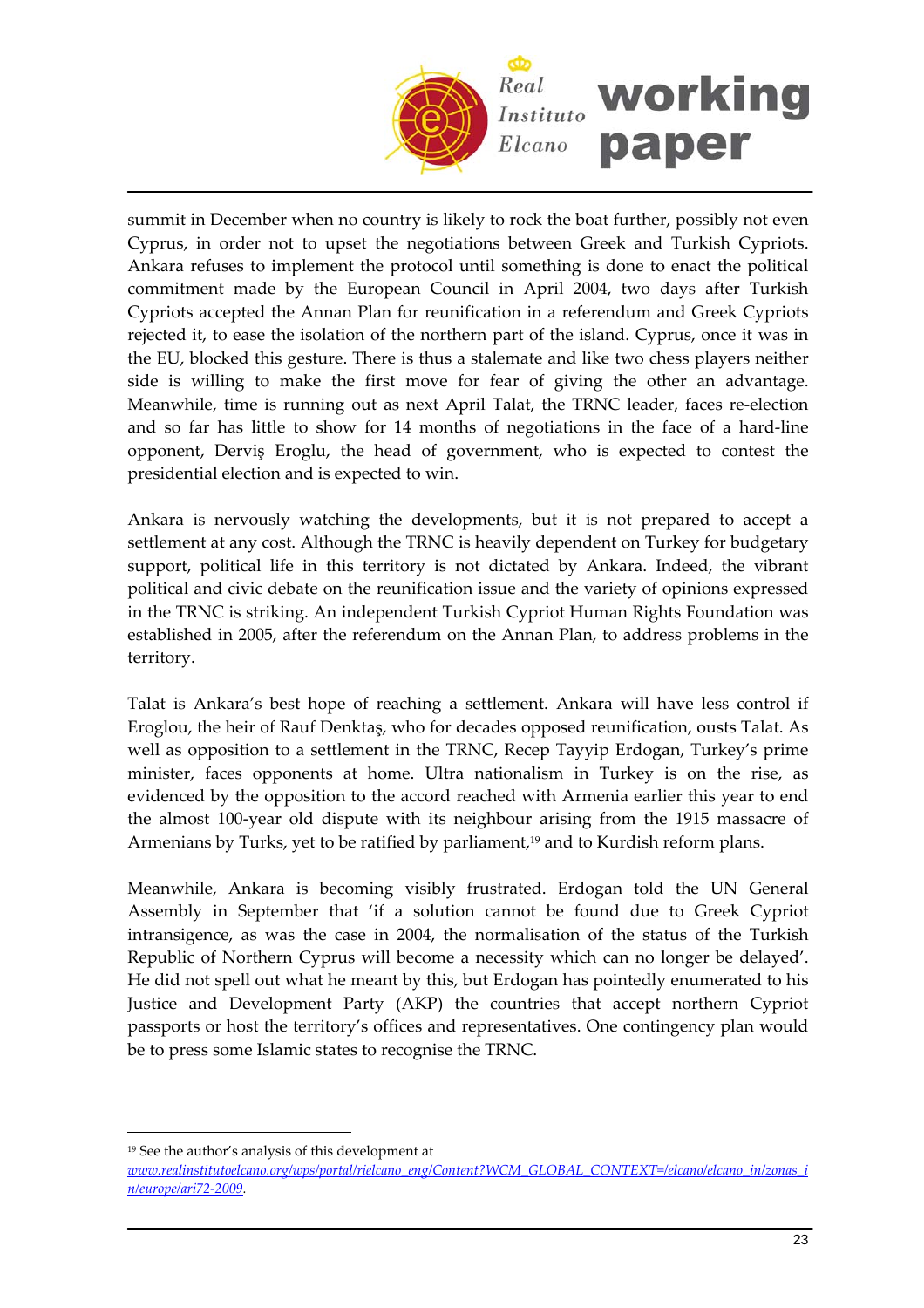

Erdogan can draw some comfort from the election in October as Greek Prime Minister of George Papandreou, who played a key role in improving Greek‐Turkish relations when he was Foreign Minister (1999-2004) following earthquakes in both countries. Papandreou is also Foreign Minister and has been quick to become more actively involved than his predecessor, Costas Karamanlis. Cyprus is a problem child for Papandreou in his bid to have completely normal relations with Turkey, the country's traditional arch enemy. The leverage he has over Greek Cypriots is limited and Erdogan cannot produce the result in next April's presidential election in the TRNC that he would like because they are free elections.

# **(9) Conclusion**

Failure to reach an agreement or a deal that is rejected in referendums runs a serious risk of producing a permanent and potentially more hostile partition of Cyprus on ethnic lines, which, in a worst case scenario, would create a Bosnia‐type situation. This would benefit neither Greek nor Turkish Cypriots. There is a limit on both sides to how many times the problem can be negotiated and the United Nations is wary of investing more time and resources and is under pressure for peace‐keeping missions elsewhere in the world. If Christofias and Talat cannot reach a settlement there is little prospect of a better set of circumstances. George Vassiliou, a much respected former President of the Republic of Cyprus (1988‐93) and the chief negotiator of the country's EU accession, says the time has come for politicians on both sides to embrace the politics of the achievable rather than the politics of wishful thinking, which for so many years have dominated the reunification issue to the detriment of all citizens of the island.

Both sides stand to win, but, sadly, this message is not coming across. And if a settlement is reached a much more energetic public opinion exercise than the one in 2004 will be needed to fully explain the benefits and disadvantages to each community, particularly the Greek Cypriot side which sees a reunification deal as a zero‐sum game.

The failure to reunite the country could put an end to the relatively tranquil status quo (there has been almost no bloodshed since 1974) and lead to what is locally referred to as 'Taiwanisation' with growing international toleration of the self‐declared Turkish Republic of Northern Cyprus (TRNC), loss of significant land that would have been returned by the north in any settlement, permanent stationing of Turkish troops, acceleration of a Turkish Cypriot building boom on Greek‐owned properties, and the arrival on the island of more Turkish settlers. In this situation, Turkish Cypriots would face an indefinite suspension of their rights as EU citizens in the island and the territory would be integrated more into Turkey, at a high fiscal cost, among other negative consequences, to the Turkish Treasury.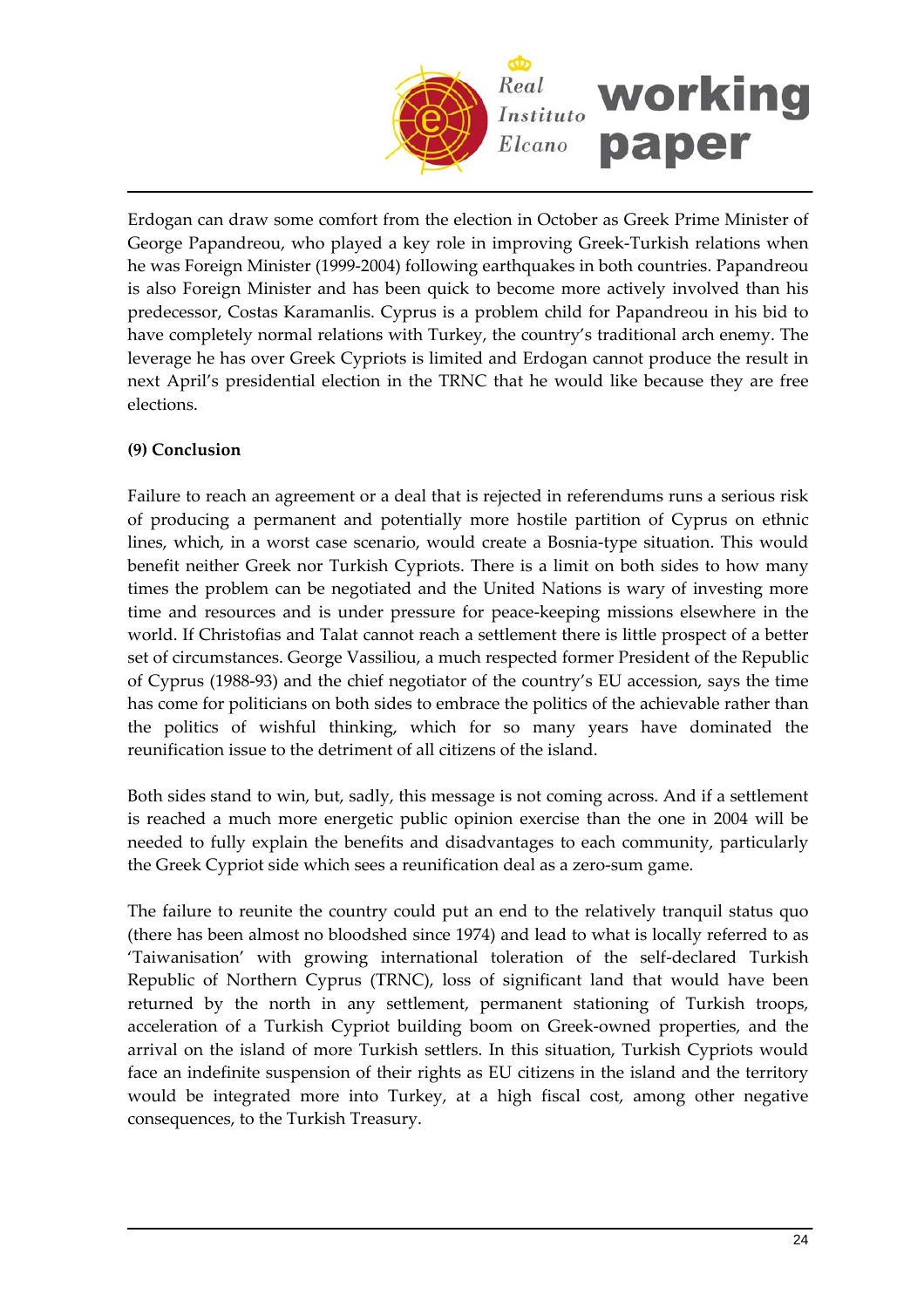

Under this scenario, it would be very difficult, if not impossible, for Turkey's bid to be a full EU member to prosper and this would turn this regional power inward and away from the West. The foreign policy of the governing Justice and Development Party (AKP) is already promoting sympathy toward some Muslim states. Popular support in Turkey for EU membership is down to around one‐third of the population compared to more than 80% in 2002 when the AKP took power.

For the EU, the unresolved Cyprus problem prevents full cooperation with NATO (Turkey has the bloc's second largest army).

The scenario painted by Nicos Rolandis, a former Foreign Minister, in 2030 is not as fanciful as it sounds.[20](#page-24-0) The TRNC would have gradually solidified, resulting in the majority of Turkish Cypriots in the north moving to the south in order to enjoy EU benefits and claim their properties, while in the north there are more than 1.5 million mainland Turks.

The Cyprus tragedy will fall into the lap of Spain during its EU Presidency in the first half of 2010. The Socialist government is an active supporter of Turkey's EU membership, unlike Paris or Berlin, and Miguel Ángel Moratinos, the Spanish Foreign Minister, knows Cyprus very well (he lived there for several years while he was the EU's Special Representative for the Middle East peace process). Spain has the capacity to be much more pro‐active on the Cyprus issue and needs to be bolder. It would send a positive signal if, as is being mooted, Madrid stuck its neck out and held a summit meeting with Turkey during its presidency which somehow managed to involve Greek and Turkish Cypriot leaders.

*William Chislett Former Financial Times correspondent and author of books on Spain and Turkey*

<span id="page-24-0"></span><sup>20</sup> 'Once Upon a Time in Cyprus…', by Nicos Rolandis, Sunday Mail, 18/X/2009.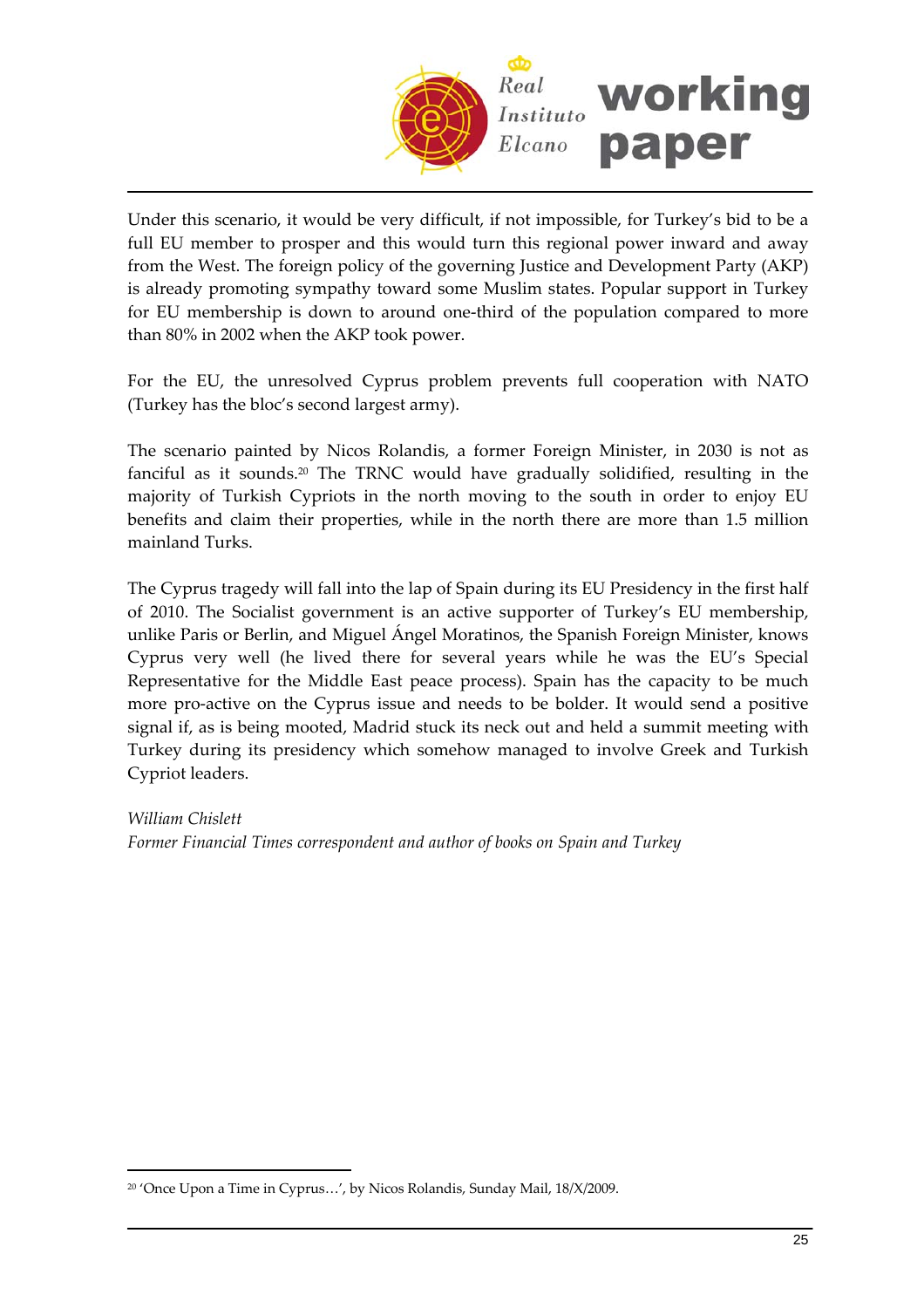

| Appendix A: Timeline |                                                                                             |  |  |
|----------------------|---------------------------------------------------------------------------------------------|--|--|
| 1571-1878            | Cyprus under Ottoman rule.                                                                  |  |  |
| 1878                 | Cyprus leased by the Ottoman Empire to the UK.                                              |  |  |
| 1914                 | Cyprus annexed by Britain following Turkey's alignment with Germany in World                |  |  |
|                      | War I.                                                                                      |  |  |
| 1923                 | Under the Treaty of Lausanne Turkey relinquishes all rights to Cyprus.                      |  |  |
| 1925                 | Cyprus declared a British crown colony.                                                     |  |  |
| 1931                 | First Greek Cypriot uprising against British rule.                                          |  |  |
| 1950                 | Makarios III elected archbishop of Cyprus. Plebiscite organised by him shows 96%            |  |  |
|                      | support in favour of union with Greece.                                                     |  |  |
| 1954                 | Greece brings the issue of self-determination for Cyprus to the UN General                  |  |  |
|                      | Assembly.                                                                                   |  |  |
| 1955-59              | Greek Cypriot armed struggle against colonial rule and for union with Greece led by         |  |  |
|                      | EOKA (National Organisation of Cypriot Fighters).                                           |  |  |
| 1958                 | Turkish Resistance Organisation (TMT) kills left-wing Turkish Cypriots.                     |  |  |
| 1960                 | Cyprus granted independence from the UK, guaranteed by the UK, Greece and                   |  |  |
|                      | Turkey.                                                                                     |  |  |
| 1963                 | Constitutional order breaks down, and Turkish Cypriots withdraw from or are                 |  |  |
|                      | scared out of government, never to return. Greek Cypriot attacks on Turkish                 |  |  |
|                      | Cypriots trigger intercommunal violence. Archbishop Makarios submits proposals              |  |  |
|                      | for amendments to the constitution which are rejected by the Turkish side.                  |  |  |
| 1964                 | UN deploys peacekeepers to head off the threat of a Turkish invasion after Dr Fazil         |  |  |
|                      | Kuchguk, the Vice-president, says he is in favour of partition. Turkish air attacks on      |  |  |
|                      | Cyprus.                                                                                     |  |  |
| 1965                 | Galo Plaza, UN mediator, publishes a report recommending ways of safeguarding               |  |  |
|                      | Turkish Cypriot minority rights and rejecting the idea of separation between ethnic         |  |  |
|                      | groups. The Turkish government rejects mediation.                                           |  |  |
| 1967                 | Military coup in Greece.                                                                    |  |  |
| 1974                 | July: Makarios (re-elected President in 1968 and 1973) demands withdrawal of                |  |  |
|                      | Greek officers from Cyprus.<br>15 July: coup against Makarios organised by the Greek junta. |  |  |
|                      | 20 July: Turkish troops invade and occupy the northern third of the island. More            |  |  |
|                      | than 200,000 Greek Cypriots flee south; about 80,000 Turkish Cypriots later move            |  |  |
|                      | north. Europe and the US impose political and military sanctions against Turkey.            |  |  |
| 1975                 | Turkish Federated State of Cyprus declared in the area occupied by Turkish troops.          |  |  |
|                      | Declaration condemned by the UN Security Council.                                           |  |  |
| 1977                 | First High-Level Agreement between Makarios and Turkish leader Rauf Denktaş                 |  |  |
|                      | lays out basis for bicommunal, bizonal and federal solution.                                |  |  |
| 1983                 | September: collapse of peace effort by UN Secretary-General Pérez de Cuellar.               |  |  |
|                      | November: Turkish Cypriots unilaterally declare independence as Turkish Republic            |  |  |
|                      | of Northern Cyprus, recognised only by Turkey.                                              |  |  |
| 1992-93              | Rise and fall of UN Secretary General Boutros Boutros-Ghali's 'set of ideas'.               |  |  |
| 1998                 | Accession negotiations between Cyprus and the EU begin.                                     |  |  |
| 2001                 | November: Turkey threatens to annex the Turkish-occupied areas of Cyprus if the             |  |  |
|                      | EU admits the Republic of Cyprus as a full member before a settlement is reached.           |  |  |
|                      |                                                                                             |  |  |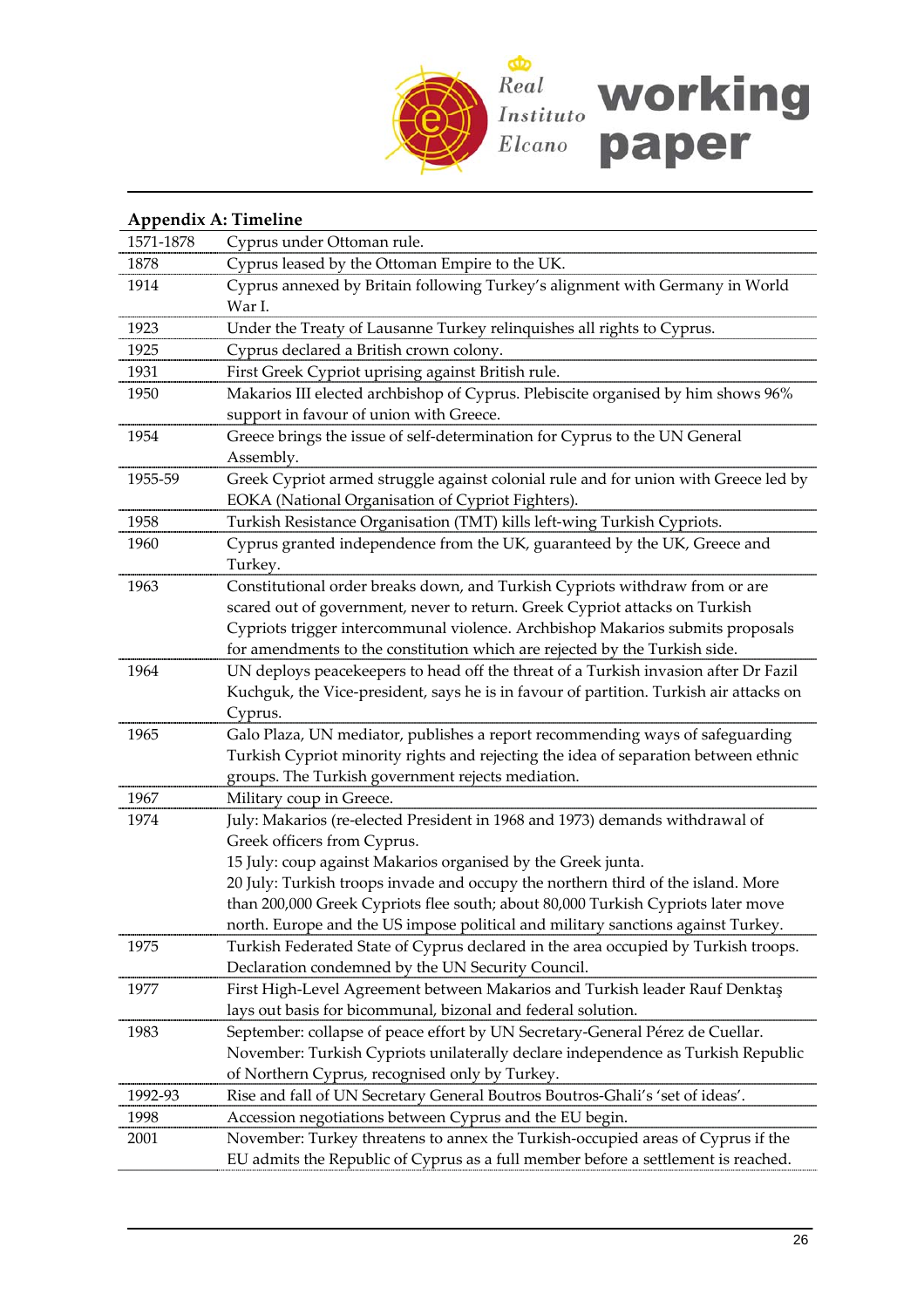

| 2003 | Denktaş lifts a 28-year ban on travel by Cypriots to and from the north.                                                 |
|------|--------------------------------------------------------------------------------------------------------------------------|
|      | February: Tassos Papadopoulos elected Greek-Cypriot President.                                                           |
|      | December: after advances by pro-solution Turkish Cypriot parties in election,                                            |
|      | Mehmet Ali Talat's Republican Turkish Party forms a new government and, with                                             |
|      | support of a pro-solution government in Turkey, becomes negotiator for a                                                 |
|      | settlement.                                                                                                              |
| 2004 | 24 April: six years in the making, settlement plan sponsored by UN Secretary                                             |
|      | General Kofi Annan submitted to twin referendums. Accepted by 65% of Turkish                                             |
|      | Cypriots, rejected by 76% of Greek Cypriots.                                                                             |
|      | 1 May: the Republic of Cyprus enters EU as a divided island. The Turkish Republic                                        |
|      | of Northern Cyprus is excluded from the benefits of EU membership as the acquis                                          |
|      | communautaire, the body of legislation guiding EU policy, do not apply there.                                            |
| 2005 | April: Talat elected Turkish-Cypriot President.                                                                          |
| 2006 | Papadopoulos and Talat begin new UN-mediated contacts on a settlement, which                                             |
|      | soon stall. The EU summit in December suspended eight of the chapters Turkey was                                         |
|      | negotiating for its accession to the EU because of Ankara's failure to implement the                                     |
|      | 2005 Additional Protocol to the Customs Union committing it to open its ports and                                        |
|      | airports to Greek-Cypriot shipping and aviation.                                                                         |
| 2008 | 17 February: candidates promising compromise lead Greek-Cypriot presidential                                             |
|      | elections, won by Demetris Christofias of the nominally communist Akel party.                                            |
|      | 21 March: first meeting between Christofias and Talat inaugurates new peace talks.                                       |
|      | April: reunification of Ledra Street, divided since 1964, in Nicosia as part of a                                        |
|      | package of UN-backed confidence-building measures, allowing people to cross from                                         |
|      | one side to the other.                                                                                                   |
|      | 23 May: Christofias and Talat announce agreement that the reunified federation will                                      |
|      | have two constituent states and a single international identity.                                                         |
|      | 3 September: Christofias and Talat start first round of negotiations, meet 40 times                                      |
|      | over 11 months.                                                                                                          |
| 2009 | 20 April: the pro-independent National Unity Party (UBP) defeats the pro-                                                |
|      | reunification Republican Turkish Party (CTP) in parliamentary elections, winning 26                                      |
|      | seats against the CTP's 19.                                                                                              |
|      | 10 September: Second round of UN-facilitated negotiations starts.                                                        |
|      | December: EU heads of state and government (European Council) to review                                                  |
|      | Turkey's failure to open its ports and airports to Greek-Cypriot shipping and                                            |
|      | aviation.                                                                                                                |
| 2010 | April: presidential election in the Turkish Republic of Northern Cyprus.                                                 |
|      | Source: Cyprus: A Contemporary Problem in Historical Perspective, by Van Coufoudakis, the International Crisis Group and |

publications of the Republic of Cyprus.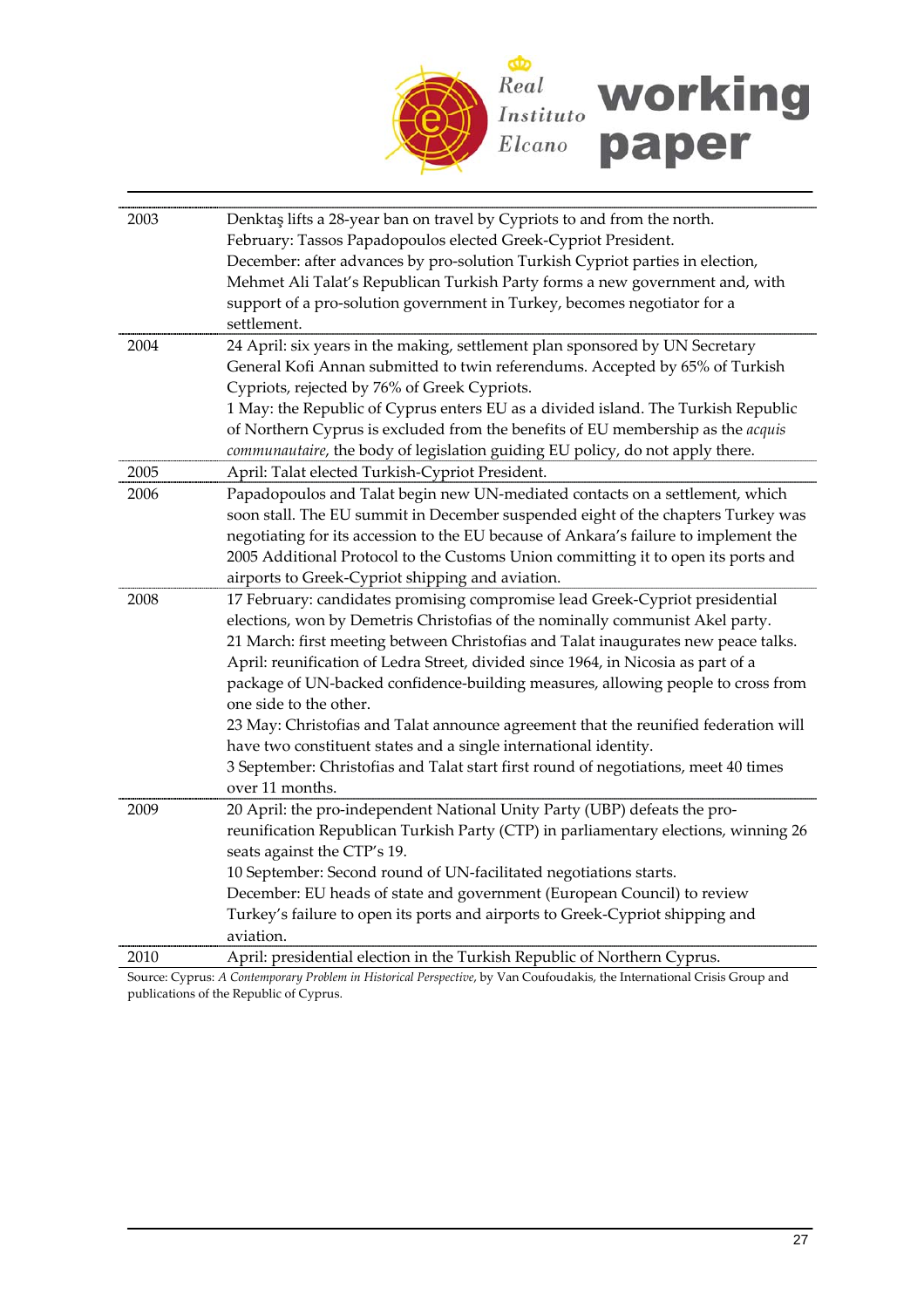

# **Appendix B: Basic Statistics**

| Population<br>793,000<br>Unemployment rate, seasonally adjusted (%)<br>5.9 (September 2009)<br>GDP (current market prices, $\notin$ bn)<br>17.2<br>Per capita GDP (Purchasing Power Parity) $(\epsilon)$<br>24,200 |
|--------------------------------------------------------------------------------------------------------------------------------------------------------------------------------------------------------------------|
|                                                                                                                                                                                                                    |
|                                                                                                                                                                                                                    |
|                                                                                                                                                                                                                    |
|                                                                                                                                                                                                                    |
| Per capita GDP (Purchasing Power Parity, EU-27 = 100)<br>94.7                                                                                                                                                      |
| GDP structure (%)                                                                                                                                                                                                  |
| Primary sector<br>2.5                                                                                                                                                                                              |
| Secondary sector<br>18.1                                                                                                                                                                                           |
| Tertiary sector<br>79.3                                                                                                                                                                                            |
| Exports of goods and services (% of GDP)<br>52.0                                                                                                                                                                   |
| Imports of goods and services (% of GDP)<br>64.4                                                                                                                                                                   |
| Number of tourists (million)<br>2.4                                                                                                                                                                                |
| Current account (% of GDP)<br>18.0                                                                                                                                                                                 |
| 4.4<br>Inflation (annual % change in CPI)                                                                                                                                                                          |
| General government balance (% of GDP)<br>$+0.9$                                                                                                                                                                    |
| 49.1<br>General government debt (% of GDP)                                                                                                                                                                         |
| Inward stock of foreign direct investment (US\$ bn)<br>20.7                                                                                                                                                        |
| Outward stock of investment (US\$ bn)<br>10.5                                                                                                                                                                      |
| Total tax revenue (% of GDP)<br>31.8                                                                                                                                                                               |
| Fertility rate<br>1.4                                                                                                                                                                                              |
| UN human development index score (2)<br>0.914(2007)                                                                                                                                                                |
| Ranking in UN human development index (out of 182 countries)<br>32nd (2007)                                                                                                                                        |
| Life expectancy at birth (years)<br>79.6 (2007)                                                                                                                                                                    |
| Global Gender Gap Index rank (out of 134 countries)<br>80th                                                                                                                                                        |
| Transparency International Corruption Perceptions Index (rank out of 180                                                                                                                                           |
| countries)<br>27th (2009)                                                                                                                                                                                          |
| Transparency International Corruption Perceptions Index (score) (3)<br>6.6                                                                                                                                         |
| Gender empowerment (ranking in UN Development Programme's measure                                                                                                                                                  |
| out of 182 countries)<br>48 <sup>th</sup>                                                                                                                                                                          |
| Press freedom ranking out of 175 countries (Reporters without Borders)<br>25th (2009)                                                                                                                              |
| 2.3<br>Military expenditure (% of GDP)                                                                                                                                                                             |

(1) 2008 unless otherwise stated. (2) The maximum value is one.

(3) The closer to 10 the cleaner the country.

Source: Eurostat, OECD, UNCTAD, International Monetary Fund, UN Human Development Report, World Development Indicators and the Finance Ministry of the Republic of Cyprus.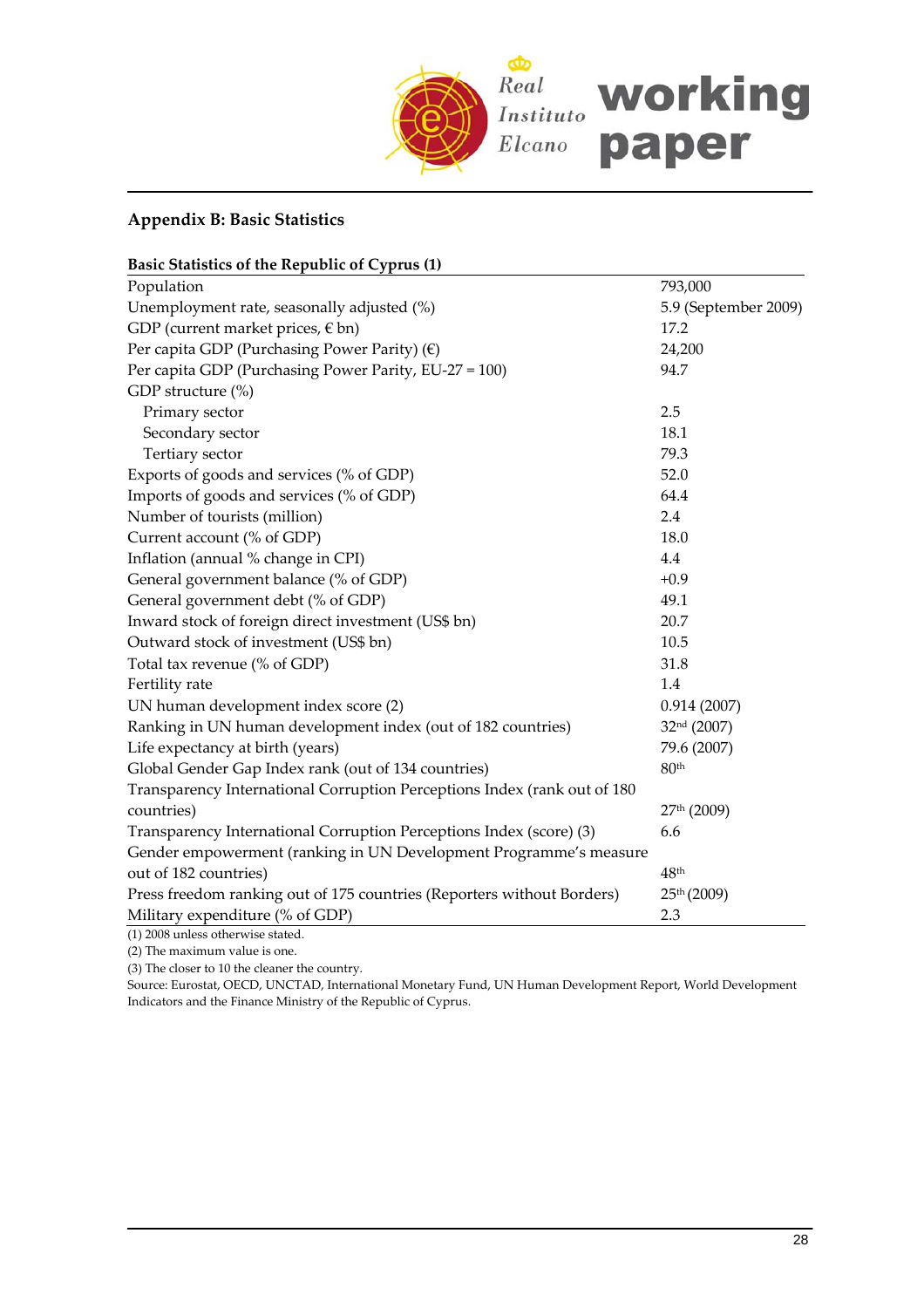

| Basic Statistics of the Turkish Republic of Northern Cyprus (1) |         |  |
|-----------------------------------------------------------------|---------|--|
| Population                                                      | 268,011 |  |
| Unemployment rate                                               | 9.4     |  |
| GDP (current market prices, $\epsilon$ bn)                      | 3.6     |  |
| Per capita GDP (US\$)                                           | 15,984  |  |
| GDP structure (%)                                               |         |  |
| Primary sector                                                  | 5.3     |  |
| Secondary sector                                                | 17.8    |  |
| Tertiary sector                                                 | 76.9    |  |
| Exports (US\$ mn)                                               | 83.7    |  |
| Imports (US\$ mn)                                               | 1,539   |  |
| Number of tourists (mn)                                         |         |  |
| From Turkey                                                     | 791,036 |  |
| Others                                                          | 156,456 |  |
| Inflation                                                       | $9 - 4$ |  |
| Fertility rate                                                  | 1.8     |  |
| Life expectancy at birth (years)                                | 73.8    |  |
| $(1)$ 2007.                                                     |         |  |

Source: State Planning Organisation.

#### **Selective Bibliography**

- Coufoudakis, Van (2006), *Cyprus: A Contemporary Problem in Historical Perspective*, University of Minnesota Mediterranean and East European Monographs, nr 15.
- Coufoudakis, Van (2008), *International Aggression and Violations of Human Rights, The Case of Turkey in Cyprus*, University of Minnesota Mediterranean and East European Monographs, nr 17.
- Faustmann, Hubert, & Erol Kaymak (2009), 'Efforts to Solve the Cyprus Problem', *European Journal of Political Research*.
- Financial Times, *Cyprus surveys*, 29/X/2008 & 9/IX/2009.
- Hitchens, Christopher (1984), *Cyprus*, Quartet Books, London.
- International Crisis Group (2009), *Cyprus: Reunification or Partition?*, Europe Report 201, *[www.crisisgroup.org/library/documents/europe/201\\_cyprus\\_\\_\\_reunification\\_or\\_partition.p](www.crisisgroup.org/library/documents/europe/201_cyprus___reunification_or_partition.pdf) [df](www.crisisgroup.org/library/documents/europe/201_cyprus___reunification_or_partition.pdf)*.
- Jacobson, David, Bernard Musyck, Stelios Orphanides & Craig Webster (2009), *The Opening of Ledra Street/Lockmaci Crossing in April 2008*, PRIO Cyprus Centre, Paper 2.
- Kyriacou Antoniadou, Praxoula, Özlem Oguz & Fiona Mullen (2008), *The Day After: Commercial Opportunities Following a Solution to the Cyprus Problem*, PRIO, Cyprus Centre, Paper 1.
- Kyriacou Antoniadou, Praxoula, Özlem Oguz & Fiona Mullen (2009), *The Day After II: Reconstructing a Reunited Cyprus*, PRIO, Cyprus Centre, Paper 1.

Movement for Freedom and Justice in Cyprus (2009), *Bloody Truth*.

Papadakis, Yiannis (2005), *Echoes from the Dead Zone: Across the Cyprus Divide*, IB Tauris, London.